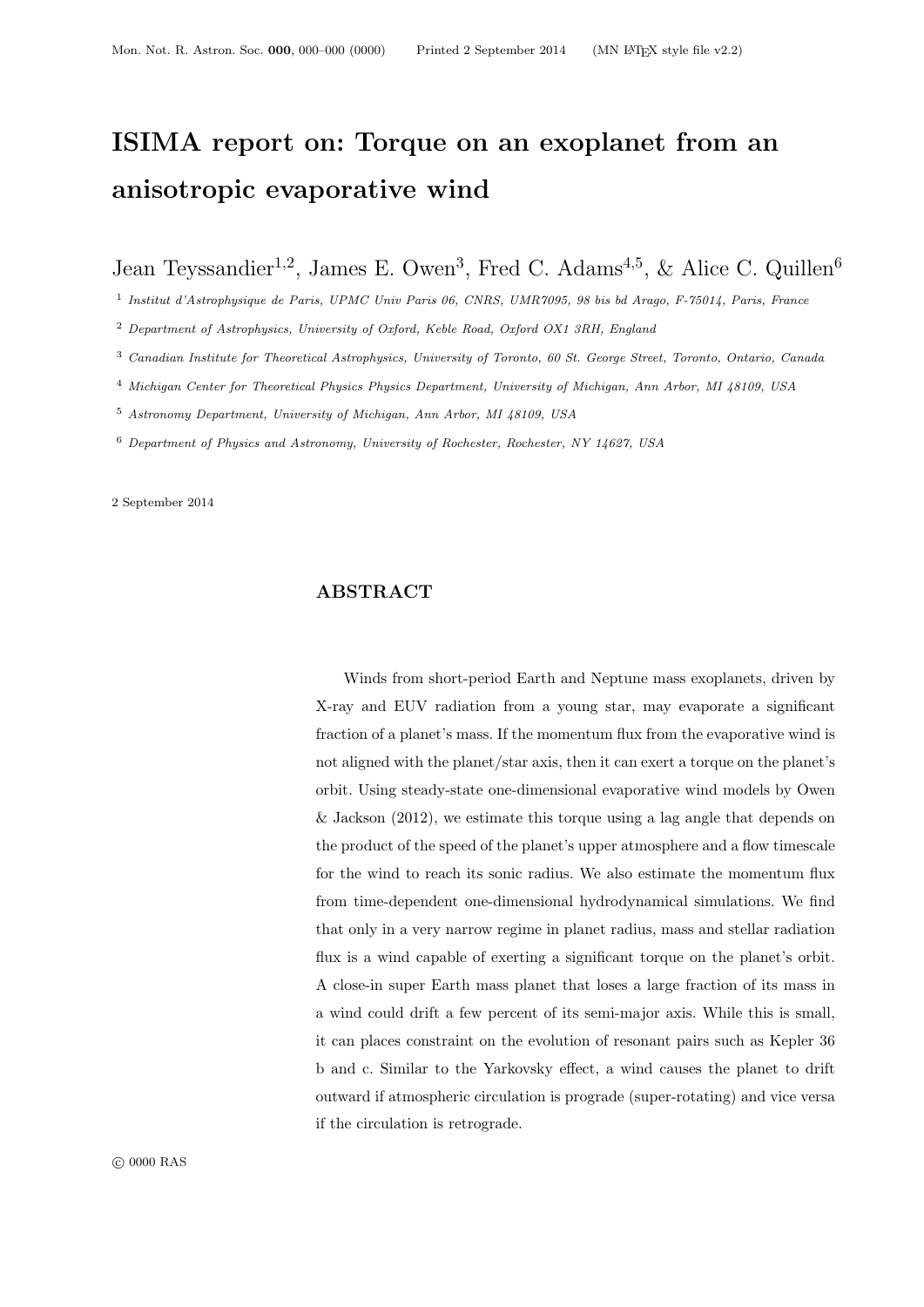#### 2 Teyssandier et al.

# 1 INTRODUCTION

Planets discovered by the Kepler Observatory (Batalha et al. 2013) exhibit a large range of densities ranging from less than 1 g cm<sup>−</sup><sup>3</sup> (Kepler 36c; Carter et al. 2012 and Kepler 79d, Jontof-Hutter et al. 2014) to greater than 8 g cm<sup>−</sup><sup>3</sup> (Kepler 10b, Batalha et al. 2011). For Neptune and Earth mass planets, inferred gaseous envelope masses range from zeros to tens of percent of the total planetary mass, with this fraction being dependent on whether a rock/iron or ice core is adopted (Howe et al. 2014). Either close-in planets are formed with a wide range of core to envelope mass ratios, or their compositions evolve after they have accreted gas (and after evaporation of the circumstellar disk). Evaporative winds driven by stellar UV and X-ray radiation could account for the loss of a significant fraction of a Neptune-sized planet's gaseous envelope mass (Lopez & Fortney 2013; Owen & Wu 2013). Impacts or collisions between bodies that are more frequent at small semi-major axis can also affect the planetary composition (e.g., Quillen et al. 2013). Among planet pairs in multipleplanet systems, a larger fraction (∼ 60%) of systems have the smaller radius planet residing closer to the star (Ciardi et al. 2013). As more mass can be evaporated closer to a star, evaporative winds could account for this trend (Owen & Wu 2013).

In addition, evidence for mass loss through atmospheric evaporation have been observed for the hot Jupiters around HD 209458 (Vidal-Madjar et al. 2003) and HD 189733 (Lecavelier des Etangs et al. 2010), with loss rates estimated to be of the order of  $10^{10}$  g s<sup>-1</sup>.

An evaporative wind from an exoplanet is often assumed to be isotropic. However, an evaporative wind carries momentum and could exert a torque on the planet affecting both its orbit and spin. Here we first summarize related physical phenomena. Veras et al. (2013) showed that an anisotropic stellar wind can cause orbital inclination changes. Also of interest, the Yarkovsky effect is where uneven re-emission of absorbed stellar radiation causes drifts in asteroid semi-major axes (see Bottke et al. 2006). It has also been shown that sublimation from a comet can exert a reactive torque on the cometary nucleus (Gutiérrez et al. 2002; Neishtadt et al. 2003). Boué et al. (2012) proposed that an anisotropy in an evaporative wind from a close-in Jupiter- or Neptune-mass planet can cause the planet's orbit to migrate (see also Iorio 2012). Boué et al.  $(2012)$  suggested that migration distances inferred from distributions of planetary mass and orbits could be used to constrain the launch angle of the evaporative wind. Here we attempt to estimate the launch angle of the wind and magnitude of the resulting reactive torque on the planet based on hydrodynamical models.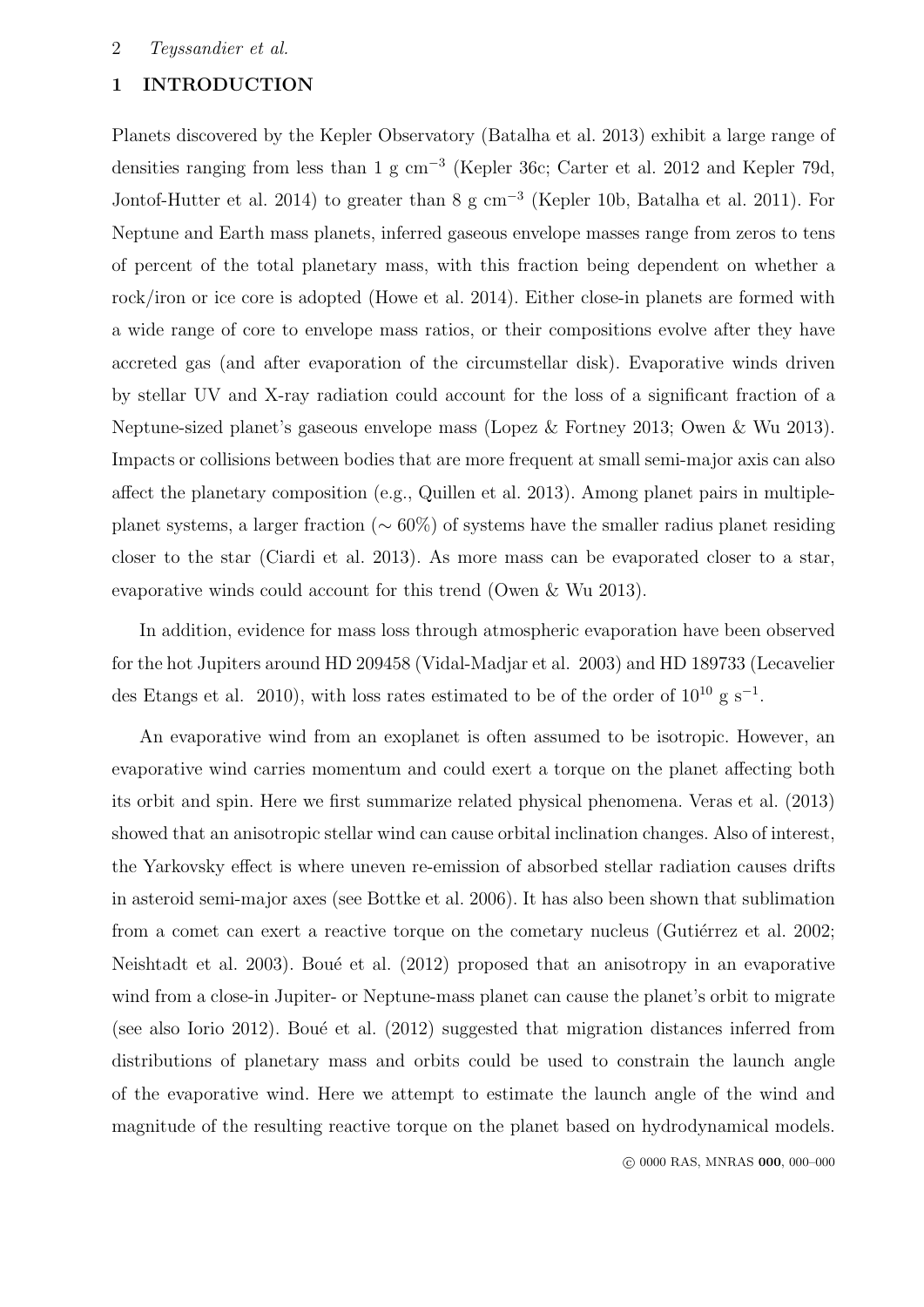

Figure 1. If the wind launch region is super-rotating with respect to a tidally locked planet, then the wind is launched after the upper atmosphere sees dawn. A comparison between a timescale to launch the wind and the rotation rate of the upper atmosphere gives an angular lag in the peak of the day-driven wind. Because of the lag, the momentum flux of the wind is offset compared to the star/planet axis and this gives a torque on the planet. If the upper atmosphere is super-rotating with respect to the planet, the torque increases the angular momentum of the planet and the planet's orbit moves outward.

As evaporation is primarily significant for low core mass planets experiencing high UV and X-ray fluxes (Lopez & Fortney 2013; Owen & Wu 2013) from the star, we focus here on winds driven from Neptune and Earth-mass planets within 0.2 AU of a star.

As the cooling timescale in an ionosphere is expected to be shorter than a day, an evaporative wind is mainly expected to be driven from the day side of a planet. If the planet is not tidally locked or if the atmosphere is circulating then the upper atmosphere would experience day/night variations in stellar illumination. A delay between dawn and the time it takes for the wind to develop could cause an asymmetry in the wind (see Figure 1). Here we estimate the torque on a planet due to this possible asymmetry.

Planets within 0.2 AU are expected to be tidally locked and at low obliquity (e.g., Lubow et al. 1997; Cunha et al. 2014). Spin-down should have taken place in less than  $\sim 10^4$  years (see Table 1 by Cunha et al. 2014), and well before the time when most of the evaporation takes place, at an age  $\sim 10^7 - 10^8$  years (Owen & Jackson 2012). However, c 0000 RAS, MNRAS 000, 000–000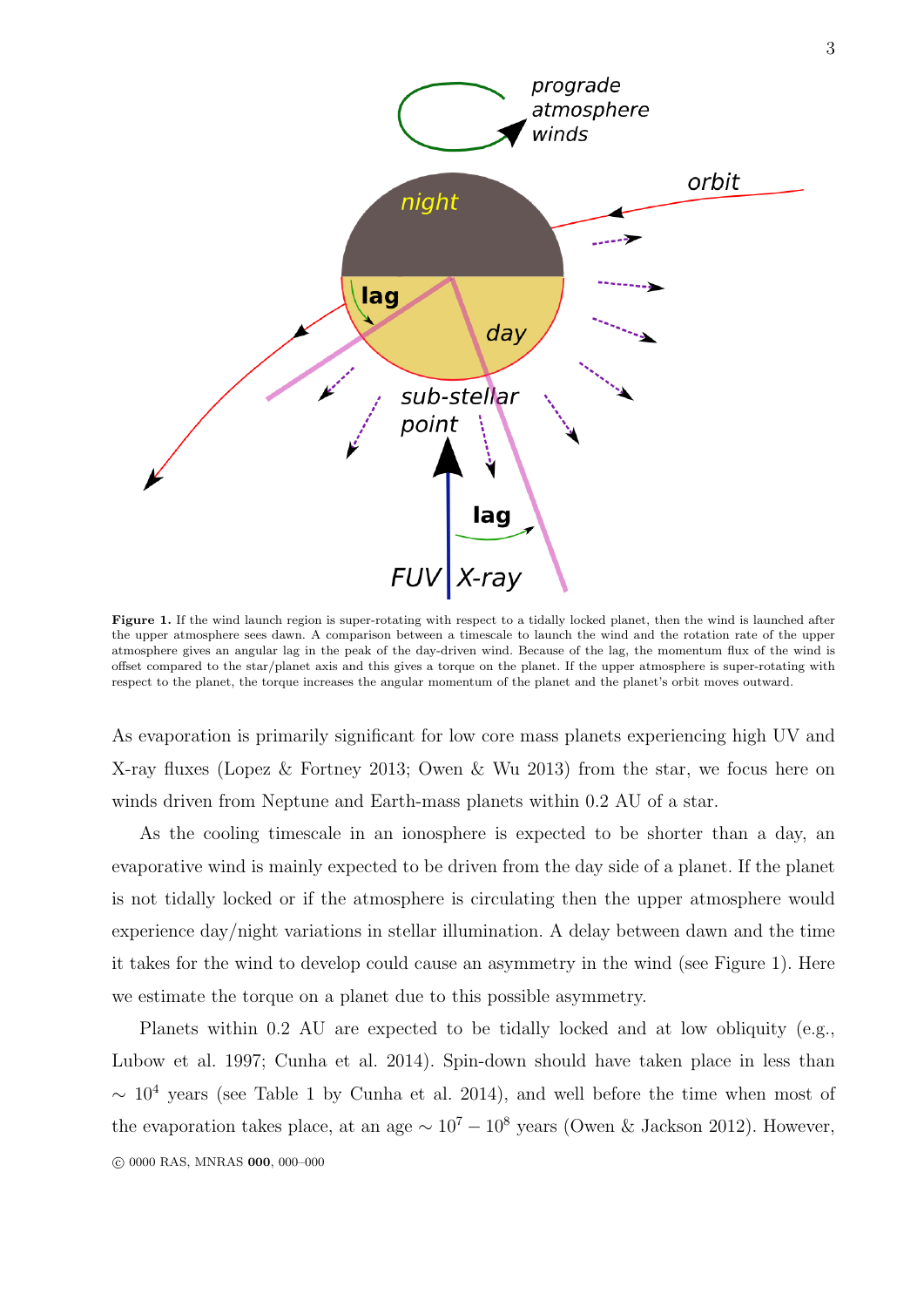some planets could now be in a spin synchronous state (with rotation rate related to the angular rotation rate at pericenter, Hut 1981) or spin-orbit resonance (Rodriguez et al. 2012) like Mercury. Even though the tidal spin-down timescale is short, the timescale for tidal circularization of the orbit is relatively long (e.g., Ford & Rasio 2008; Lee et al. 2013) and planets could have been at moderate (or their current) eccentricities when atmospheric evaporation took place. About a quarter of the planets in multiple-planet Kepler systems with transit-timing variations have high eccentricities, in the range  $0.1$ - $0.4$  (Wu & Lithwick 2013). In exoplanetary systems containing at least two planets, transit timing variations are consistent with an eccentricity dispersion of  $0.018_{-0.004}^{+0.005}$  when fit with a Rayleigh distribution (Hadden & Lithwick 2014).

Even if a planet is tidally locked, the upper atmosphere can be super-rotating with advective or zonal flow speeds of order  $v_{zonal} \sim 1 \text{ km/s}$  (Showman & Polvani 2011; Menou 2012; Rauscher & Kempton 2014). If the advective flow speed scales with the sound speed (e.g., Cowan & Agol 2011b) then we expect a wind speed  $\propto T_{eq}^{1/2}$ , where  $T_{eq}$  is the equilibrium temperature set by radiation balance from the stellar light. As this is weakly dependent on the planet's semi-major axis  $(T_{eq} \propto a_p^{-1/2}$  with  $a_p$  the semi-major axis of the planet) we can neglect the possible dependence of advective flow speed on stellar flux and planet properties such as atmospheric opacity and surface gravity. Evaporative winds are driven from a tenuous region of a planetary atmosphere where ionization occurs, and this is higher than typically modeled to predict atmospheric circulation. Nevertheless 1 km/s size-scale zonal flows are predicted in exoplanet ionospheres (see Figure 3 by Koskinen et al. 2010).

Both zonal circulation or a spin-orbit resonance would cause a planetary ionosphere to experience day/night variations. In section 2 we estimate a torque due to an evaporative wind by considering the relationship between atmospheric motion and the timescale to launch a wind at dawn. In section 3 we compute a lag angle for the wind momentum loss rate using one-dimensional hydrodynamical steady-state evaporative wind models (Owen & Jackson 2012). In section 4 we compute this angle by integrating one dimensional but time-dependent hydrodynamic models. Lastly in 5 we investigate scenarios for the Kepler 36 planetary system taking into account an evaporative wind induced torque. Variations in the planet's orbital elements, integrated over the orbit, are computed in the appendix.

For completeness, we note that, in addition to the effects outlined above, magnetic fields on the planetary surface will lead to anisotropy. More specifically, with the expected mass loss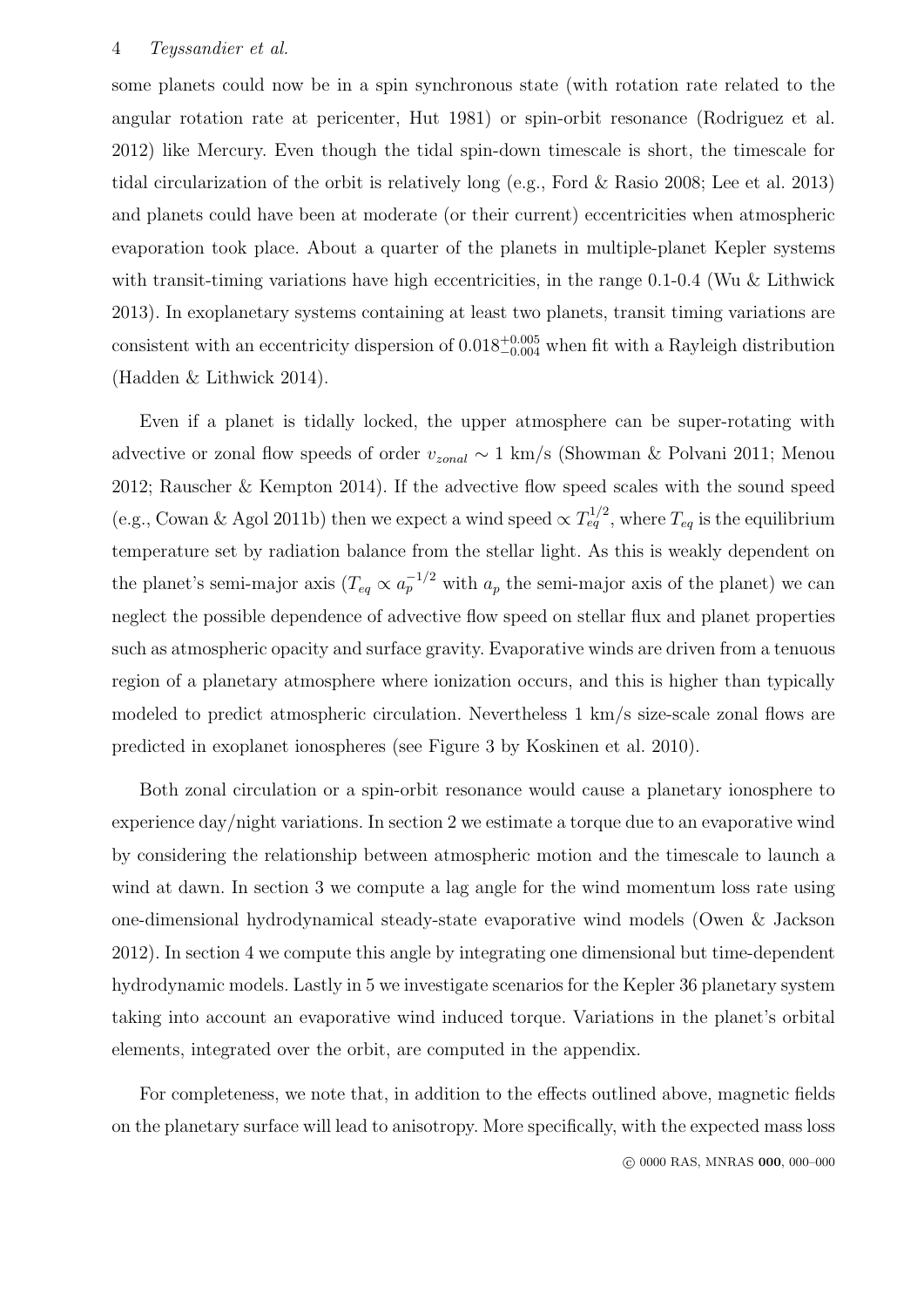rates from planets and surface field strengths of ∼ 1 gauss, the outflows will be magnetically controlled (Owen & Adams 2014). This issue must be addressed in future work.

# 2 TORQUE ESTIMATE AND LAG ANGLE

Stellar X-ray and EUV radiation heats gas up to temperatures  $T \sim 10^4$  K (Spitzer 1978; Shu 1992) corresponding to a sound speed of  $c_{EUV} \sim 10 \text{ km/s}$ . Above this temperature radiative cooling is so efficient that higher temperatures are rarely reached. As  $c_{EUV}$  is similar to a planet's escape velocity, a wind can be launched from the heated gas. An isothermal or Parker-type wind model (Parker 1958, 1965) gives an approximate hydrodynamical description for evaporative winds from close-in planets (Owen & Jackson 2012). Such a wind cannot be instantaneously launched at dawn. We can estimate a launch timescale for the wind from the time it takes for a particle in the wind to travel from the planet's surface, at a planetary radius  $R_p$ , to the transonic radius,  $R_s$ ,

$$
t_{flow} \sim \int_{R_p}^{R_s} \frac{dr}{u} \sim \frac{R_s}{c_{EUV}} \tag{1}
$$

where  $u$  is the wind velocity as a function of radius. An isothermal spherically symmetric steady-state wind model (e.g., Cranmer 2004) gives

$$
R_s \sim \frac{GM_p}{2c_{EUV}^2} \tag{2}
$$

and

$$
t_{flow} \sim \frac{GM_p}{2c_{EUV}^3} \sim 200 \text{ s} \left(\frac{M_p}{M_{\oplus}}\right) \left(\frac{c_{EUV}}{10 \text{ km s}^{-1}}\right)^{-3}.\tag{3}
$$

The one-dimensional hydrodynamic models that include ionization by Owen & Jackson (2012) have  $R_s \sim 2-3R_p$  (see their Figure 4) where  $R_p$  is the planet's radius. Using these larger transonic radii we find:

$$
t_{flow} \sim \frac{R_s}{c_{EUV}} \sim 640 \ s \left(\frac{R_p}{R_{\oplus}}\right) \left(\frac{R_s/R_p}{2}\right) \left(\frac{c_{EUV}}{10 \text{ km s}^{-1}}\right)^{-1}.\tag{4}
$$

The motion of the upper atmosphere wind, described by a zonal wind speed  $z_{zonal}$ , and the timescale to launch the wind together imply that the wind is not launched at dawn but slightly afterwards. It would take a similar time for the evaporative wind to die down after dusk. The delay implies that the average wind momentum is not pointing exactly toward the star along the sub-stellar point but is shifted by an angle  $\theta_{lag}$  from this direction (see Figure 1). We estimate this angle

$$
\theta_{lag} \sim \frac{t_{flow}}{t_{zonal}},\tag{5}
$$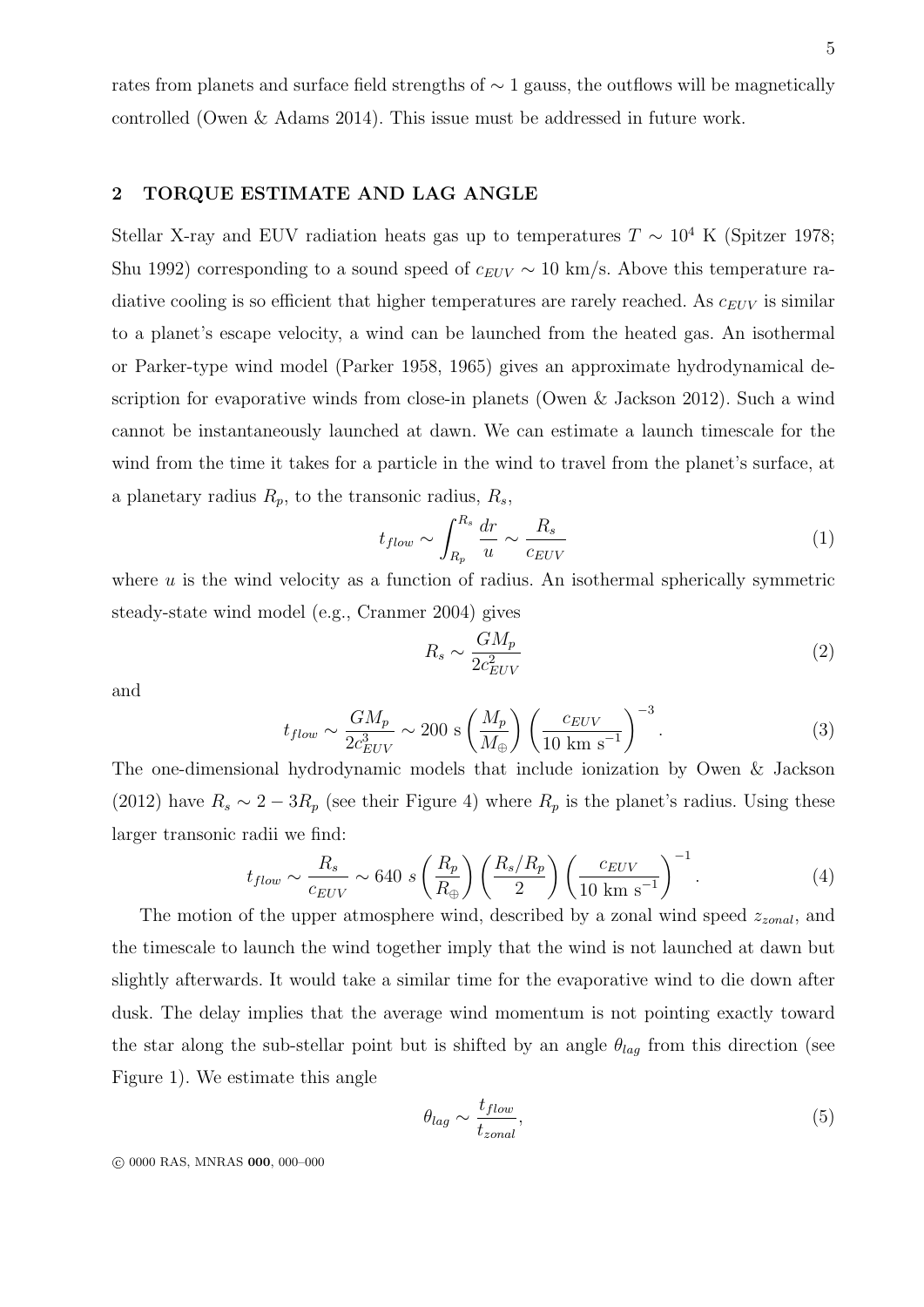where

$$
t_{zonal} = \frac{R_p}{v_{zonal}} = 637 \, \text{s} \left(\frac{v_{zonal}}{1 \, \text{km s}^{-1}}\right)^{-1} \left(\frac{R_p}{R_\oplus}\right) \tag{6}
$$

is the inverse of the atmosphere's angular rotation rate. A comparison between equation (6) and equation (4) suggests that the angle  $\theta_{la}$  could be of order 1 and the wind could exert a significant torque on the planet. If  $t_{flow} \gg R_p/v_{zonal}$  then we could consider the wind launched evenly from both day and night sides. If  $t_{flow} \ll R_p/v_{zonal}$  then the momentum flux from the wind is in the radial direction and there is no torque. We have used a flow timescale to estimate the time it takes to launch the wind that is based on a steady state flow model. An alternative thermal timescale,  $t_{tk}$ , that can be used to estimate a wind launch timescale is the time it takes to replenish the kinetic energy in the flow within the sonic radius from the absorbed EUV and X-ray energy flux. Depending upon the ratio of the transonic to planet radius, and as we discuss below, a thermal timescale may more accurately describe the time it takes to launch the wind. We have neglected the wind speed's tangential velocity component in our estimate for  $\theta_{lag}$  as  $v_{zonal}$  is significantly smaller than the escape velocity from the planet surface.

The orbital torque (from the wind) can be roughly estimated from the lag angle  $\theta_{lag}$  as

$$
\tau_w \sim \dot{M} \theta_{lag} v_w a_p / 2 \tag{7}
$$

where  $\dot{M}$  is the wind mass outflow rate and  $v_w \sim c_{EUV}$  is a mean wind velocity near the transonic region. The rough factor of 2 comes from integrating a radial wind over a hemisphere with an angular offset.

The sign of the lag is set by the direction of planet spin or atmospheric flow. If the planet's spin or the atmospheric circulation are prograde (super-rotating or eastward) then the torque is positive and we expect the planet to move outwards. The sign is in direct analogy to the Yarkovsky effect (see Bottke et al. 2006), with outward migration in semimajor axis for prograde asteroid body rotation and vice versa for retrograde body rotation. Close-in exoplanet atmospheric circulation models usually predict prograde (super-rotating or eastward) equatorial upper atmospheric circulation (Showman & Polvani 2011; Menou 2012; Rauscher & Kempton 2014), with the exception of the retrograde (westward) slowly rotating model for HD 209458b by Rauscher & Kempton (2014).

A strong evaporative winds is driven when the host star has a strong EUV and X-ray flux or during an age less than  $\Delta t \sim 10^8$  years (Owen & Jackson 2012). During this time, a planet of mass  $M_p$  can experience a loss of mass  $\Delta M_p = \dot{M} \Delta t$  and a change in semi-major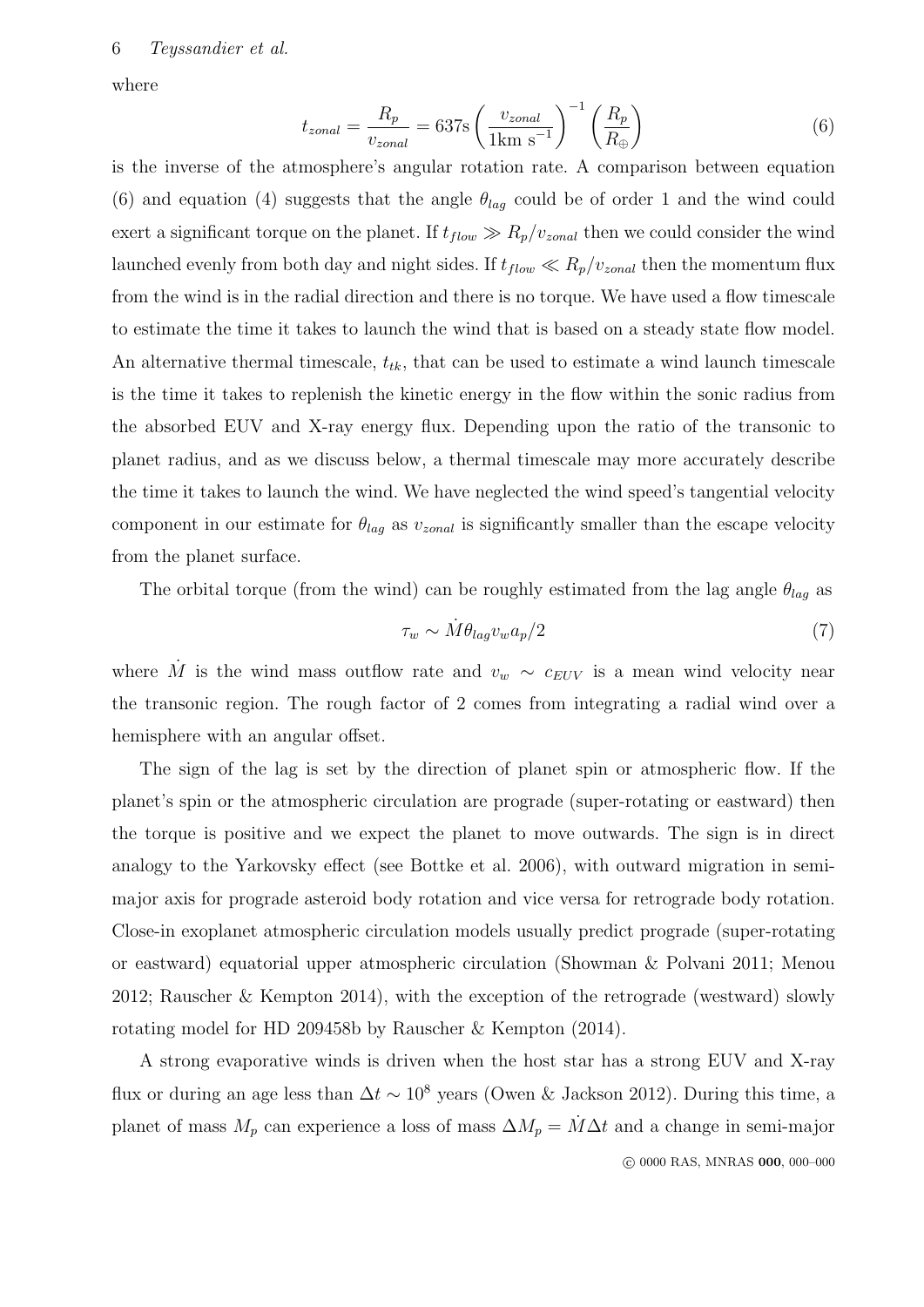axis  $\Delta a_p$ . The change in the planet's orbital angular momentum is

$$
\Delta L \approx \tau_w \Delta t \sim M_p v_c \Delta a_p / 2,\tag{8}
$$

where  $M_p$  is the planet mass and  $v_c$  the planet's orbital velocity (for assuming a nearly circular orbit), which scales as

$$
v_c = 94 \text{km s}^{-1} \left(\frac{M_*}{M_\odot}\right)^{\frac{1}{2}} \left(\frac{a_p}{0.1 \text{ AU}}\right)^{-\frac{1}{2}}.
$$
 (9)

Using equation (7) for the torque, we estimate

$$
\frac{\Delta a_p}{a_p} \sim \frac{\dot{M}\Delta t}{M_p} \frac{v_w}{v_c} \theta_{lag} \sim \frac{\Delta M_p}{M_p} \frac{v_w}{v_c} \theta_{lag}
$$
\n(10)

The factor  $v_w/v_c$  limits the size-scale of the possible migration distance in semi-major axis.

Many of the Kepler planet host stars have masses lower than  $1M_{\odot}$  (Batalha et al. 2013) and for these lower mass stars the ratio  $v_w/v_c$  would be higher. Previous studies (Owen & Wu 2013; Lopez & Fortney 2013) have found that close-in low core mass planets can loose a significant fraction of their mass. Taking  $\Delta M_p/M_p \sim 1$  and  $\theta_{lag} \sim 1$ , Equation (10) gives

$$
\frac{\Delta a_p}{a_p} \sim 0.1 \frac{\Delta M_p}{M_p} \theta_{lag} \left(\frac{v_w}{10 \text{ km s}^{-1}}\right) \left(\frac{M_*}{M_\odot}\right)^{\frac{1}{2}} \left(\frac{a_p}{0.1 \text{ AU}}\right)^{-\frac{1}{2}}.
$$
 (11)

A planet that loses a significant fraction of its mass could move a significant fraction (say 10%) of its semi-major axis. 10% exceeds the distance to resonance exhibited by resonant pairs Fabrycky et al. (2014) and is dynamically significant, particularly for close resonant pairs such as Kepler 36b,c (Carter et al. 2012).

#### 3 LAG ANGLE ESTIMATED FROM STEADY-STATE MODELS

In the previous section we estimated the torque on a planet due to evaporative wind loss using a crudely estimated launch timescale for the wind. In this section we use the steadystate hydrodynamic models, including radiative cooling and ionization, by Owen & Jackson (2012) to better estimate the lag angle  $\theta_{lag}$  that sets the torque from the wind.

Assuming an isothermal gas

$$
P = c_{EUV}^2 \rho \tag{12}
$$

and spherically symmetric mass loss:

$$
\dot{M} = 4\pi r^2 \rho u,\tag{13}
$$

the steady-state Euler equation is

$$
u\frac{\partial u}{\partial r} = -\frac{1}{\rho}\frac{\partial P}{\partial r} - \frac{GM_p}{r^2} = -\frac{c_{EUV}^2}{\rho}\frac{\partial \rho}{\partial r} - \frac{GM_p}{r^2}
$$
(14)

c 0000 RAS, MNRAS 000, 000–000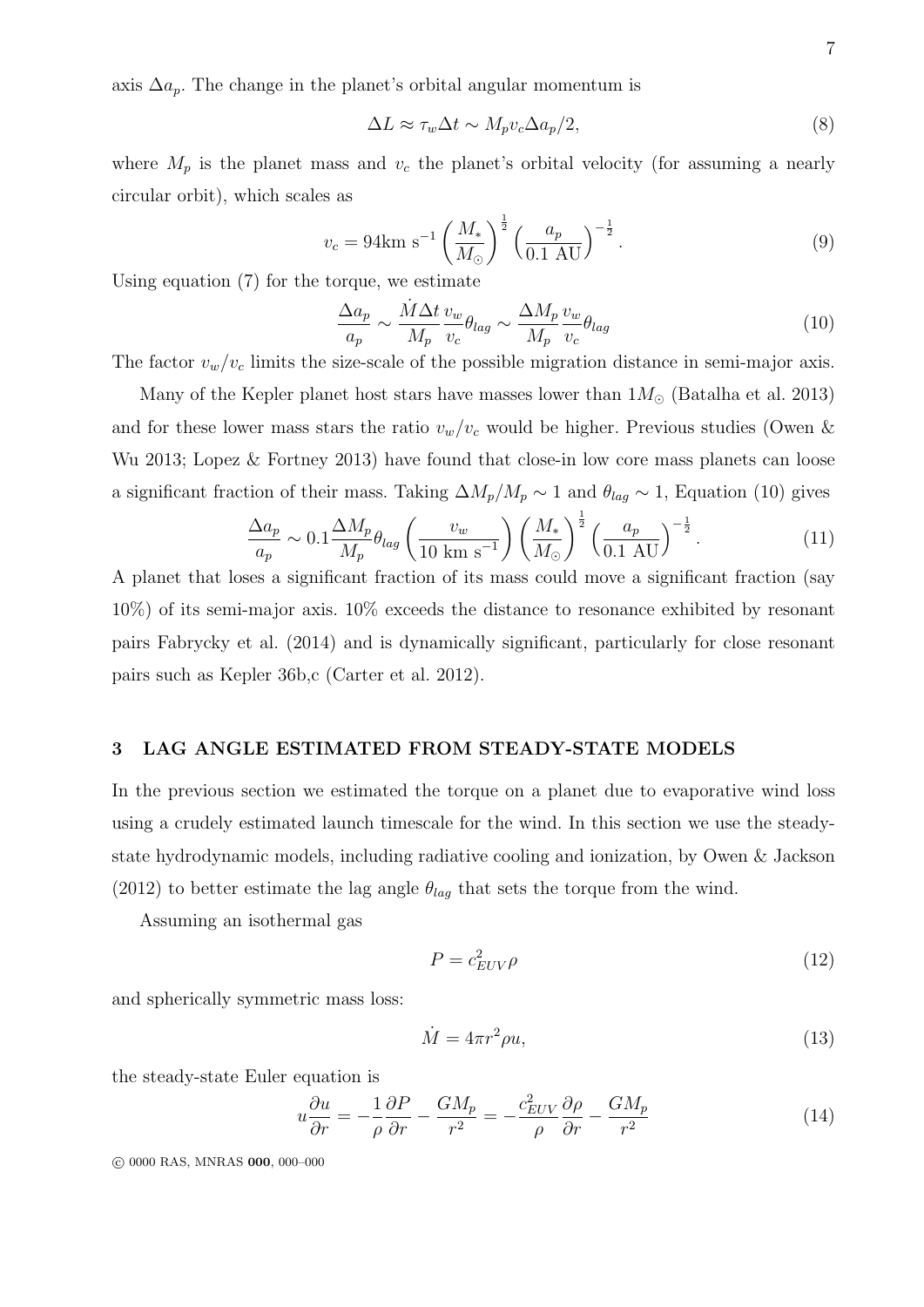## 8 Teyssandier et al.

Following Cranmer (2004) one can solve this set of equations for the Mach number  $\mathcal{M} = u/c_s$  as a function of radius. The transonic radius is  $R_s = GM_p/(2c_{EUV}^2)$ , and for  $r < R_s$ 

$$
\mathcal{M}(r) = \sqrt{-W_0(-y)},\tag{15}
$$

where  $W_0$  is the Lambert-W function and

$$
y = \left(\frac{r}{R_s}\right)^{-4} \exp\left(3 - 4\frac{R_s}{r}\right). \tag{16}
$$

The time for the wind to travel from the planetary surface  $R_p$  to the transonic radius  $R_s$ is

$$
t_{flow} \equiv \frac{R_p}{c_{EUV}} \int_1^{R_s/R_p} \frac{1}{\mathcal{M}} d\xi \tag{17}
$$

with  $\xi = r/R_p$ .

The sonic radius as a function of the planetary radius and planetary mass is tabulated by Owen & Jackson (2012). For each pair of planetary radius and mass, we can integrate eq. (17). We compare it to  $t_{zonal}$  (equation [6]) using a zonal flow velocity of  $v_{zonal} = 1$  km/s on figure 2.

An isothermal wind has a transonic radius at

$$
R_s = \frac{GM_p}{2c_{EUV}^2} = 0.3R_{\oplus} \left(\frac{M_p}{M_{\oplus}}\right)
$$
\n(18)

and this can be smaller than the transonic radius predicted by Owen & Jackson (2012). Even though the transonic wind radius predicted from a steady-state isothermal model does not agree with those calculated by Owen & Jackson (2012), we use equation (17) to predict the flow timescale to the transonic radius and we use the transonic radii calculated by Owen & Jackson (2012), assuming that the isothermal wind flow model has approximately the correct form.

We can also estimate the time it takes to heat the wind from a ratio of kinetic energy (integrated out to the sonic radius,  $\sim \rho_s c_{EUV}^2 4\pi R_s^3$ ) and the energy absorbed per unit time in UV and X-ray photons,  $\sim \pi R_p^2 F_{UV}$  where  $\rho_s$  is the density in the wind at  $R_s$  and  $F_{UV}$ is the flux in X-ray and EUV photons from the star. In analogy to the Kelvin-Helmholtz timescale we write

$$
t_{kh} = \frac{\int 4\pi r^2 dr \rho u^2}{\pi R_p^2 F_{UV}},\tag{19}
$$

where the numerator represents represents the integral of the energy density in the flow over the volume within the sonic radius. Using the continuity equation  $\dot{M} = 4\pi r^2 \rho u = constant$ and noting that the conservation of energy implies  $\dot{M} = \eta \pi R_p^3 F_{UV} / G M_p$  (with  $\eta < 1$  the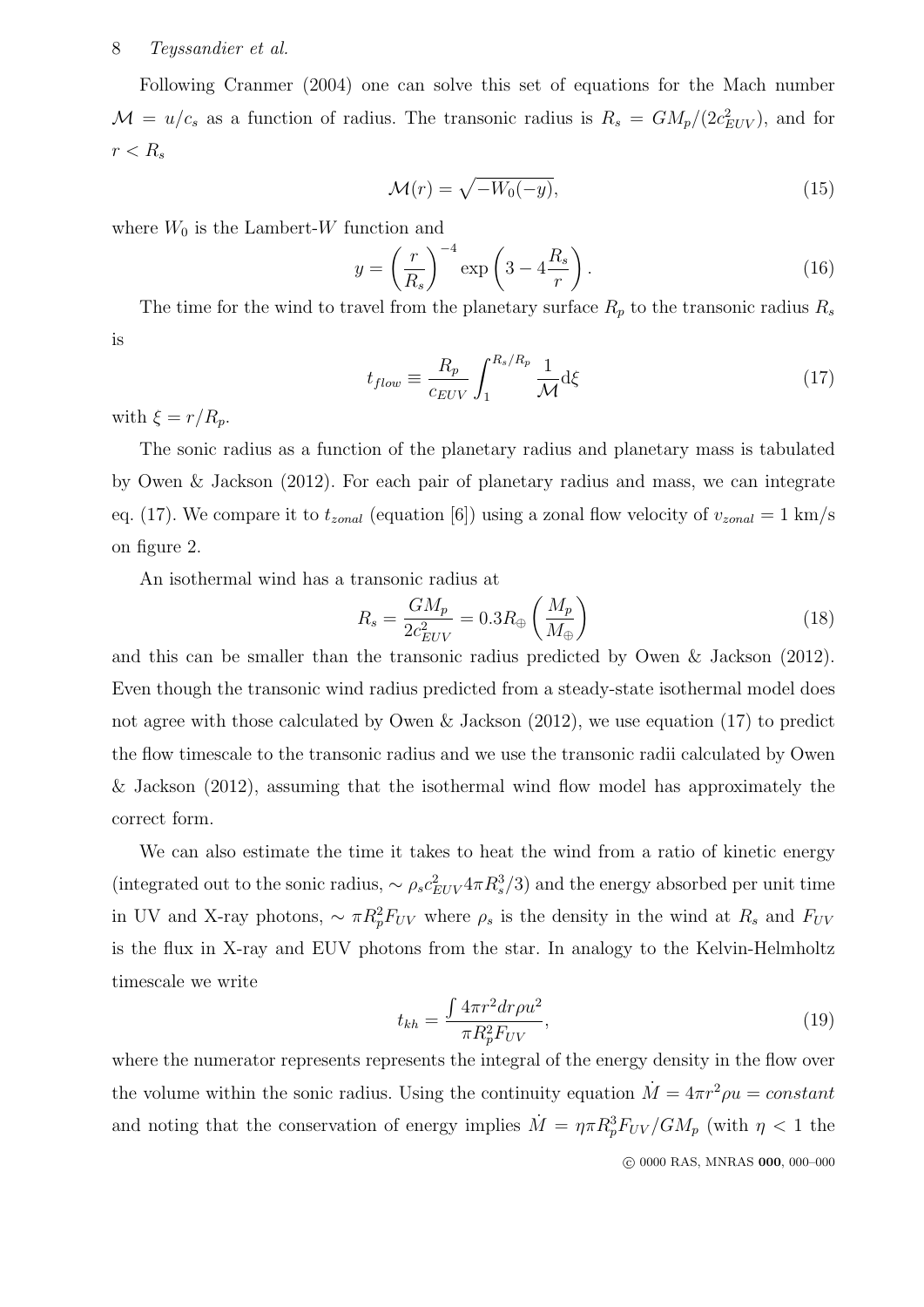

Figure 2. top left: mass loss from Owen & Jackson 2012. Top right: Sonic radius from Owen & Jackson 2012. Bottom left:  $t_{flow}/t_{zonal}$  as given by eq. (17). Bottom right:  $t_{KH}/t_{zonal}$  as given by eq. (20). All for an X-ray + EUV stellar luminosity of  $10^{30}$  erg/s and a semi-major axis of 0.1 AU.

efficiency factor), we write the Kelvin-Helmholtz timescale as

$$
t_{kh} = \frac{\eta}{b} \frac{R_p}{c_{EUV}} \int_1^{R_s/R_p} u d\xi,
$$
\n(20)

with  $b = GM_p/R_p c_{EUV}^2$ . On figure 2 we also give the Kelvin-Helmoltz timescale (bottom right panel), where we have arbitrarily taken  $\eta = 0.25$ .

The tow top panels of Figure 2 show the mass loss and sonic radius as computed by Owen & Jackson (2012). There is no solution in the left part because of Roche lob overflow. In addition there is no solution in the right corner because in this region, there is no solution possible for hydrodynamical escape. Figure 2 shows that the flow timescale is long at low surface gravities (top left) and short at high surface gravity (bottom right). On the bottom right the transonic radius is very close to the planet radius and our flow timescale gives an unrealistic estimate of the time it takes to launch the wind.

Looking at Figure 2 we confirm that there is a region where both mass loss is important and where the lag angle is of order 1. This implies that strong evaporative winds from low mass close-in exoplanets could exert a significant torque on the planet. Probably this only occurs in a narrow region of  $M_p$  and  $R_p$  space at a given  $F_{UV}$ .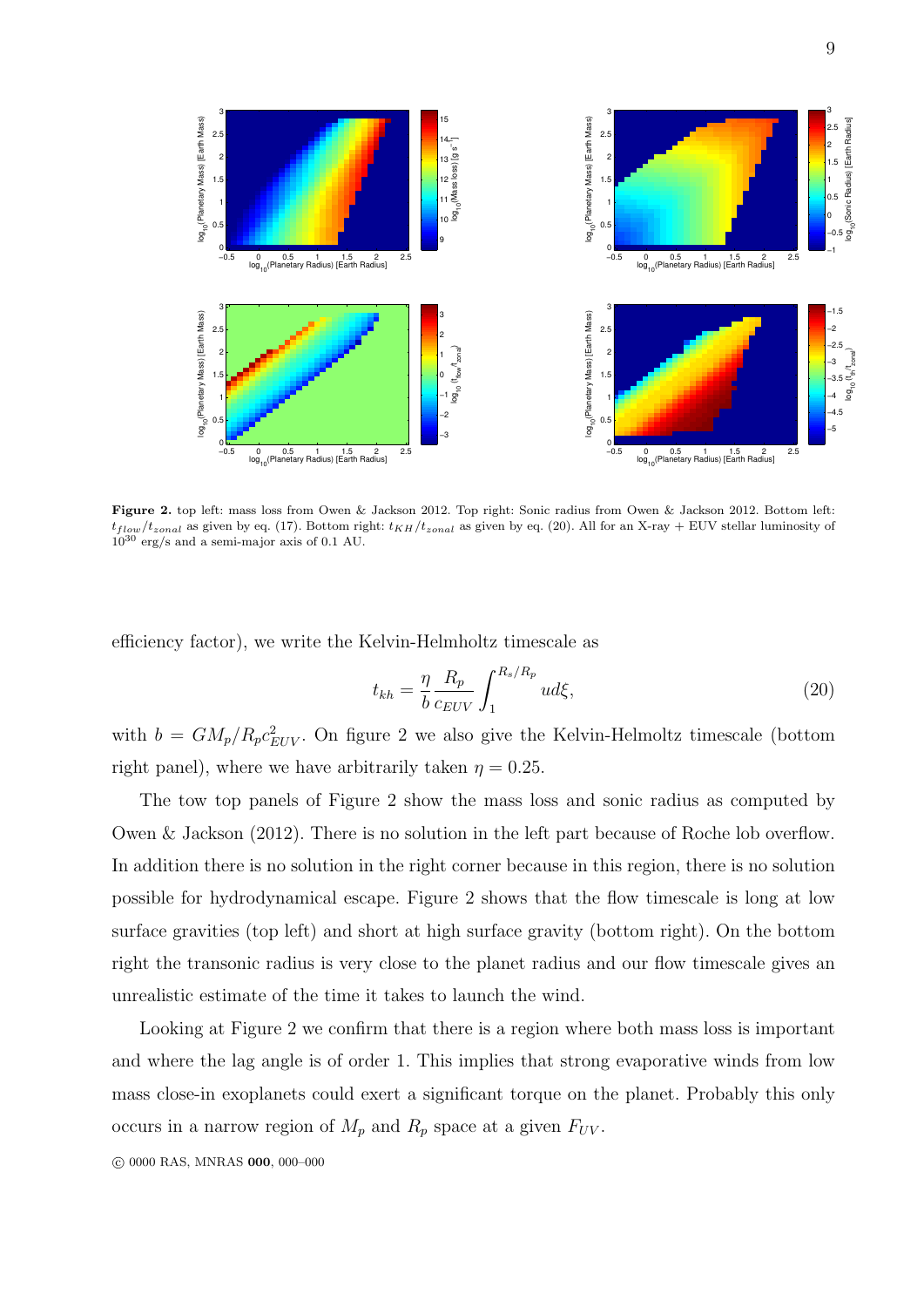

Figure 3. Flow solution at a longitude of 1.5833 rad (near the substellar point). Top panel: Temperature profile. Bottom panel: total speed (blue curve), sound speed (green curve) and escape velocity (red curve). For all four plots, the  $x$  axis is the radial distance. The planetary radius is that of Neptune, i.e.  $2.4 \times 10^9$  cm.

# 4 MOMENTUM LOSS RATE ESTIMATED FROM ONE-DIMENSIONAL TIME DEPENDENT HYDRODYNAMICAL MODELS

To improve on the estimates that are based on the steady-state models in section 3 we carry out some one dimensional but time-dependent hydrodynamic models. From these we directly estimate the lag angle and the vector direction of the momentum carried by the evaporative wind.

We conduct a set of  $1+1D$  simulations using zeus (Stone & Norman 1992), where we irradiate a small patch at the surface of the planet with a UV flux. We add a longitudinal dependence for the UV flux. First, we study a Neptune-like planet, with a radius of  $2.4 \times 10^9$ cm and a mass of  $1.03 \times 10^{29}$  g. It is irradiated with a flux of  $2 \times 10^6$  erg s<sup>-1</sup> cm<sup>-2</sup>. This corresponds to a planet at 0.013 AU from a star with a X-Ray and UV luminosity of  $10^{30}$  erg s<sup>-1</sup>.

From the temperature profile we derive the local sound speed. We identify the sonic point from the location where the flow speed becomes supersonic. In figure 3 we give a snapshot of the flow solution near the stellar point (given by a longitude  $\phi = \pi/2$ ).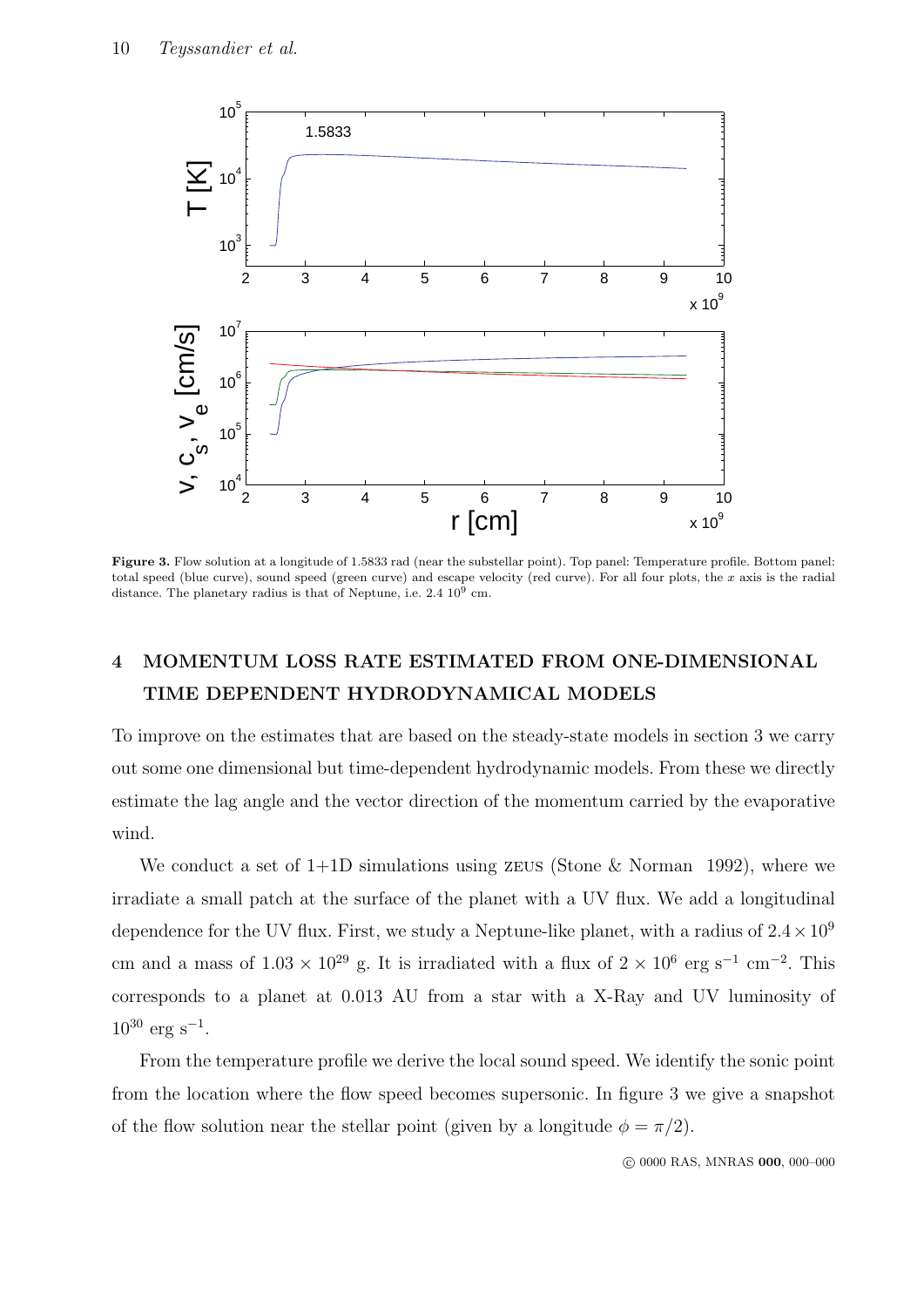In figure 4 we show the sonic surface as a function of the longitude, taken at the equator, on the day-side only. As expected, the sonic point is close to the planetary surface around the substellar point. However, the minimum of the curve appears to be offset from the substellar point by a few degrees. In figure 5 we show the sonic point for different lattitudes and longitudes, for the same configuration as figure 4. We estimate that, at the equator, the minimum sonic radius is offset from the sub-stellar point by 16◦ westward.

From this set of simulation, we can also extract the total mass loss, integrated over the longitudes  $\phi$  and latitudes  $\theta$ , at an altitude r (e.g., the sonic radius). It reads:

$$
\dot{M} = \int_{\theta = -\pi/2}^{\pi/2} \int_{\phi = 0}^{2\pi} \sin \theta \, d\theta \, d\phi \rho(r, \theta, \phi) v(r, \theta, \phi) r^2.
$$
\n(21)

In this case we find it to be  $2.4 \, 10^{12} \, \text{g s}^{-1}$ .

Another relevant quantity is the the momentum loss rate of the wind,  $\dot{P}$ , which we explicitly give in appendix B. It is a vector, which we give in the following reference frame: the origin is at the substellar point, the  $x$  direction lies along the line that goes from the substellar point the the star, the y axis is perpendicular to the x axis along the equator in the east direction, and the  $z$  is perpendicular to the equator in the north direction. The problem is symmetric with regard to the planet's equator, so that the z contribution cancels out once integrated over the whole planetary surface. We estimate the lag angle of the wind  $\theta_{lag}$  through the relation tan  $\theta_{lag} = \dot{P}_y / \dot{P}_x$ . In this case we find  $\theta_{lag} = +12^{\circ}$ .

Our one dimensional time-dependent model has therefore allowed us to show that a short-period, strongly irradiated, Neptune-like planet, looses mass at rate similar to other studies. In addition the momentum flux indicates that mass loss is anisotropic, and occurs at an angle that is offset from the substellar point by a few tenths of radians. According to our estimate in equation (10), this would shift the semi-major axis of the planet by less than 0.1%.

#### 5 APPLICATION TO KEPLER 36

#### 5.1 Hydrodynamical escape

Lopez & Fortney (2013) have found that the peculiar architecture of the Kepler 36 system can be reproduced by evaporation of a pair of planets with cores of 4.45  $M_{\oplus}$  (inner planet) 7.34  $M_{\oplus}$  and (outer planet). Both cores are surrounded by a gaseous atmosphere, which initially contains about 23% of the total mass of the planet in the form of hydrogen and c 0000 RAS, MNRAS 000, 000–000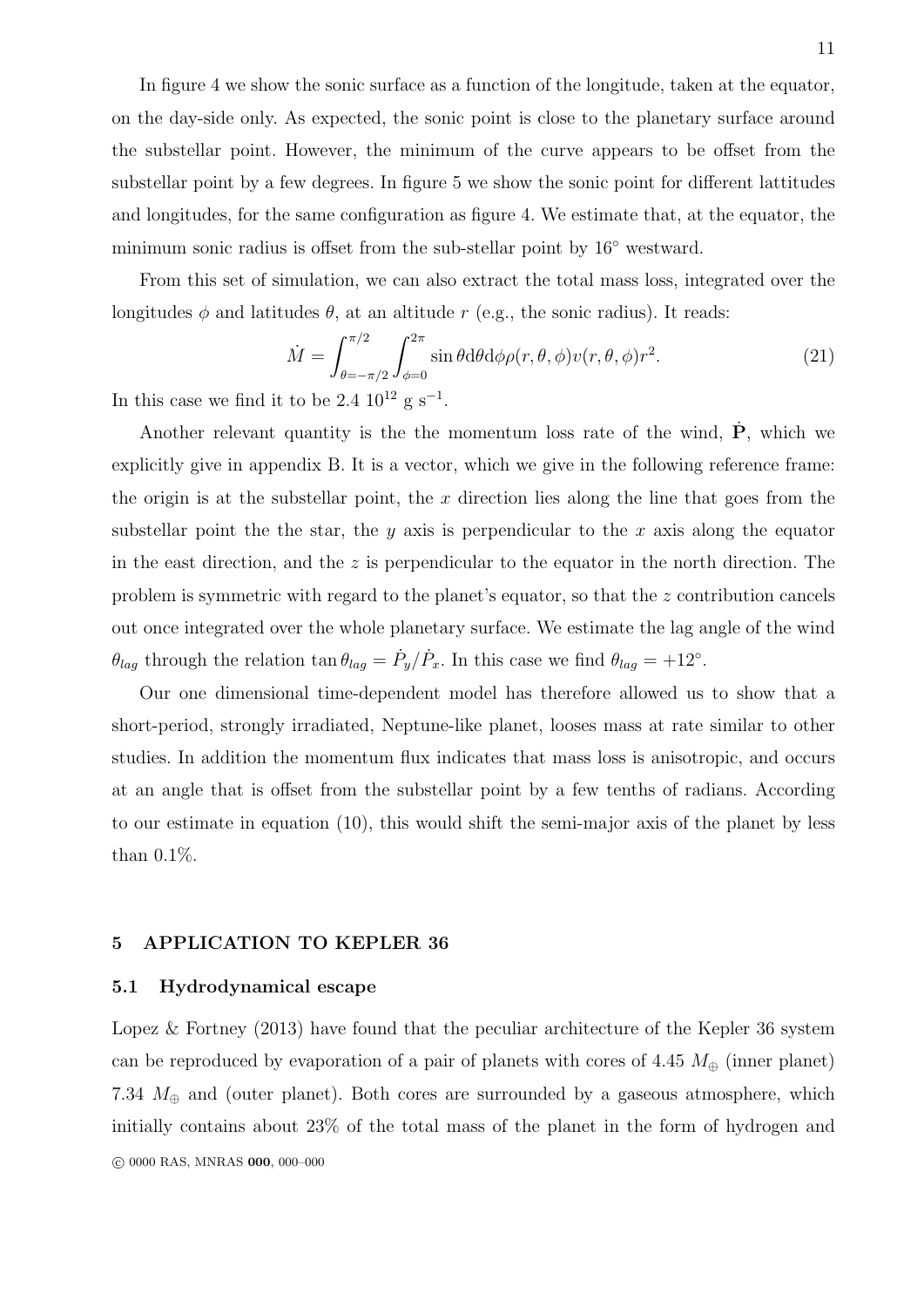

Figure 4. Sonic radius divided by planetary radius for a Neptune-like planet, as a function of the longitude, at the equator. Note that the transonic surface is not symmetric about the sub-stellar point (located at a longitude of  $\pi/2$ ).



Figure 5. 2D map of sonic radius divided by planetary radius for a Netpune-like planet, as a function of longitudes (day-side only, 0 is dawn) and latitudes (from south pole to north pole, 0 is at equator). The circle indicates the substellar point, and the cross indicates the minimum sonic radius at the equator. The minimum sonic radius is offset from the substellar point by an angle of approximatively 12◦.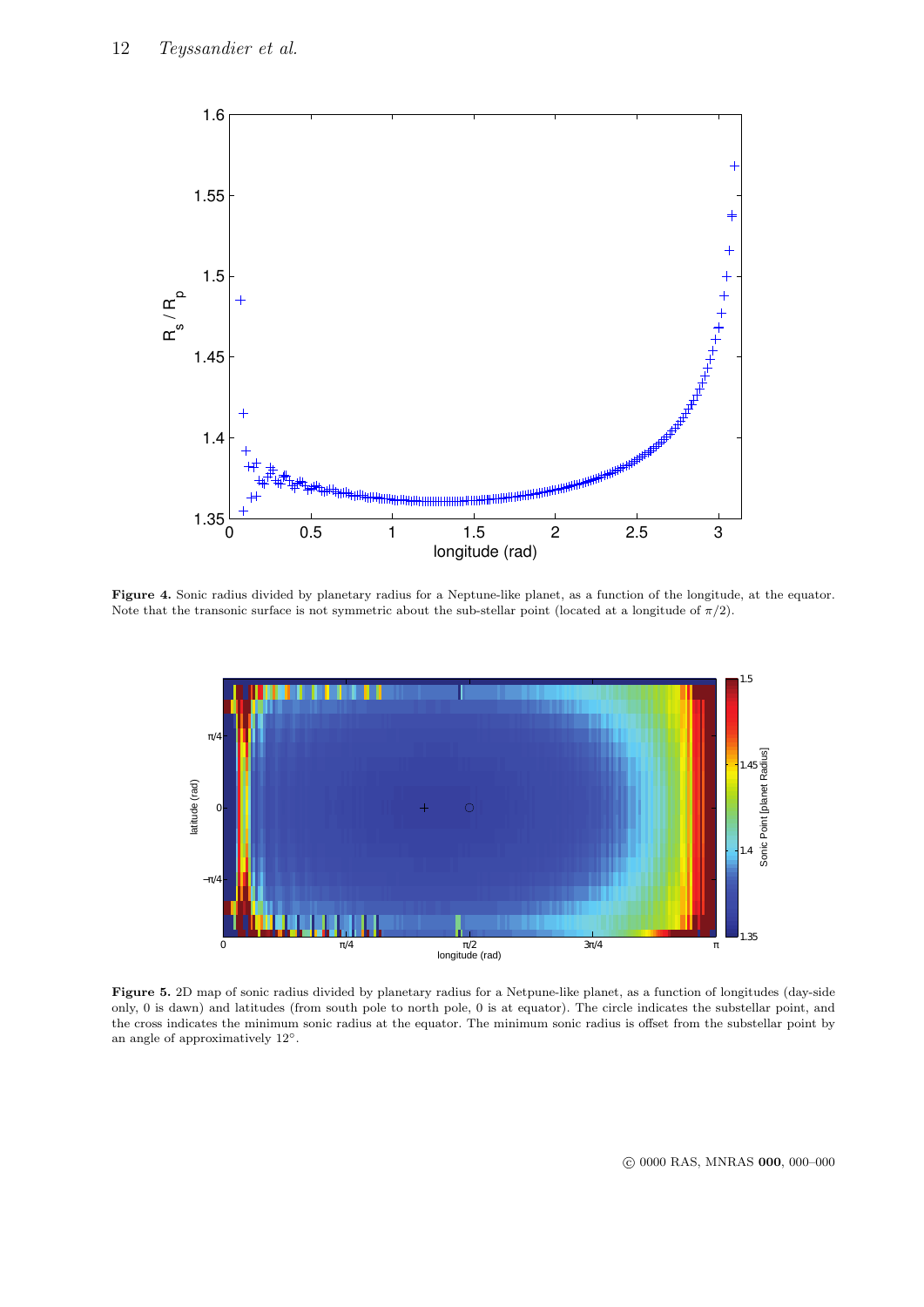

Figure 6. sonic radius divided by planetary radius for a pre-evaporation Kepler 36 planet.

helium. Because of the close proximity of the pair of planets and the star, the atmospheres of the formers undergo hydrodynamical escape, mainly during the first  $10^8$  yr, when the stellar flux is stronger. The core of the inner planet being less massive, it is unable to keep its atmosphere, and only the dense rocky core remains, which we observe today. The outer planet manages to retain an extended gaseous envelope, resulting in an observed low mean density. The two planets of the Kepler 36 system are also very close to a 7:6 mean motion resonance. In this paper we study the possibility for the inner planet to have been slightly shifted out of the resonance under the action of the torque exerted by its own evaporating atmosphere.

We conduct hydrodynamical simulations similar to the ones presented above, for a planet consisting of a rocky core of 4.45  $M_{\oplus}$  and an atmosphere whose mass is 22% of the core mass, and extends to 10  $R_{\oplus}$ , in agreement to the model by Lopez & Fortney (2013). It receives a flux of  $2.2 \times 10^4$  erg s<sup>-1</sup> cm<sup>-2</sup> at 0.12 AU. The sonic radius as a function of longitudes, at the equator, is presented in figure 6, and includes both day and night sides. The minimum sonic point is largely offset from the substellar point, in the East direction. On the night side, the atmosphere does not entirely cool down and a wind still exists because of the temperature at the base of the atmosphere, which is set to 1000 K in our simulations. At a radius  $R = 3R_p$ which encompasses most of the sonic surface, we find the mass loss to be 5.6  $10^{12}$  g s<sup>-1</sup>. In this case we find the offset angle to be relatively small,  $\theta_{lag} = 5^{\circ}$ . From equation (10) we estimate that the resulting drift in semi-major axis would be of 0.5%.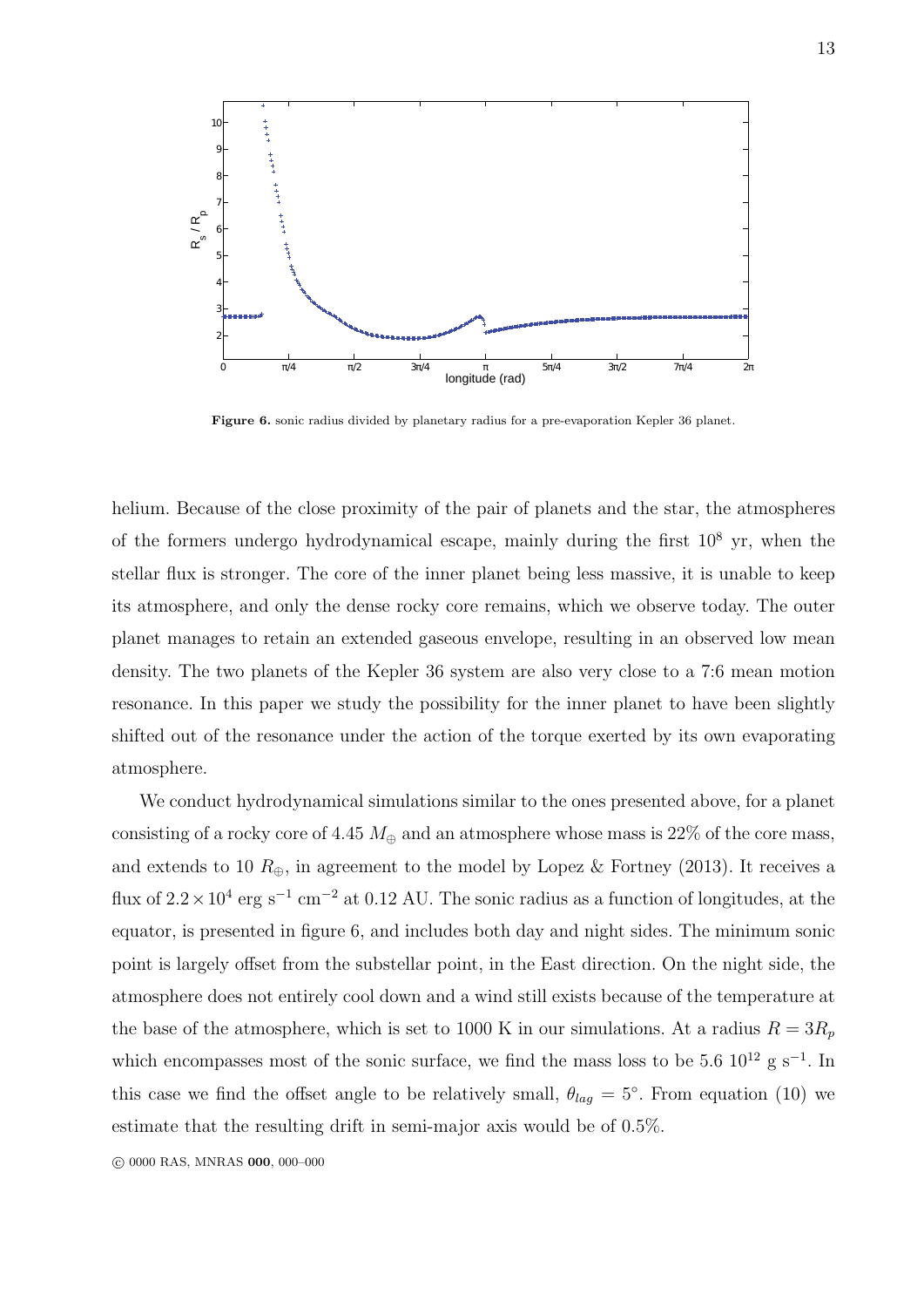# 5.2 N-body simulations

Using a simple 3 body code (described in more detail by Quillen et al. 2013) that checks for collisions between bodies and allows forced migration via parameters  $\dot{a}$  and  $\dot{e}$ , we can explore Kepler 36 scenarios that include mass loss accompanied by a torque. We integrate a few body system under the influence of gravity (two planets and the central star) and include a Stokes drag-like form for dissipation that induces both migration and eccentricity damping. The drag gives a force per unit mass in the form adopted by Beaugé et al. (2006). This form has previously been used to model disk-mediated migration (Lee & Peale 2002). Here we use the same form (and code) to model migration due to a wind-evaporation induced torque. We use a 4th order adaptive step-size Hermite integrator (that described by Makino & Aarseth 1992) with the addition of the drag forces and mass loss.

Kepler 36b has a density  $\rho_b = 7.46$  g cm<sup>-3</sup> whereas Kepler 36c has  $\rho_c = 0.89$ g cm<sup>-3</sup>. Kepler 36b is the lighter denser planet, suggesting that it could have lost much of its mass in a wind (Lopez & Fortney 2013; Owen & Wu 2013). If the torque on the planet was positive during evaporative wind loss then the planet would have migrated outward, pushing it closer to Kepler 36c. This would have pushed the system deeper into the 7:6 resonance rather than pulling it slightly out of resonance (Deck et al. 2012). The period ratio is  $P_c/P_b = 1.1733$ and  $\Delta = P_c/P_b 6/7 - 1 = 0.0057$  using periods listed by Carter et al. (2012).

The system is just slightly outside of resonance with the separation between the two bodies larger than that of exact resonance (Carter et al. 2012; Deck et al. 2012). The two planets in this system could not have migrated much further apart as that would have made the system unstable.

Either, a wind from Kepler 36b did not exert much in the way of torque, or the wind moved the planet only slightly inward rather than outward.

We show a migration scenario for Kepler 36 in Figure 7. Mass loss is predicted to take place more rapidly and first from Kepler 36b. Once Kepler 36b has lost most of its envelope Kepler 36 c can slowly continue to loose mass.

Dissipation in planets from variations in the tidal force from the central star can slowly cause orbits of planet pairs in mean motion resonance to diverge (Papaloizou 2011; Delisle et al. 2012; Lithwick & Wu 2012; Batygin & Morbidelli 2013; Lee et al. 2013). Tidal dissipation is a mechanism that could account for the many near resonant Kepler planet pairs (Lithwick & Wu 2012; Batygin & Morbidelli 2013; Lee et al. 2013). Quillen et al. (2013) found (following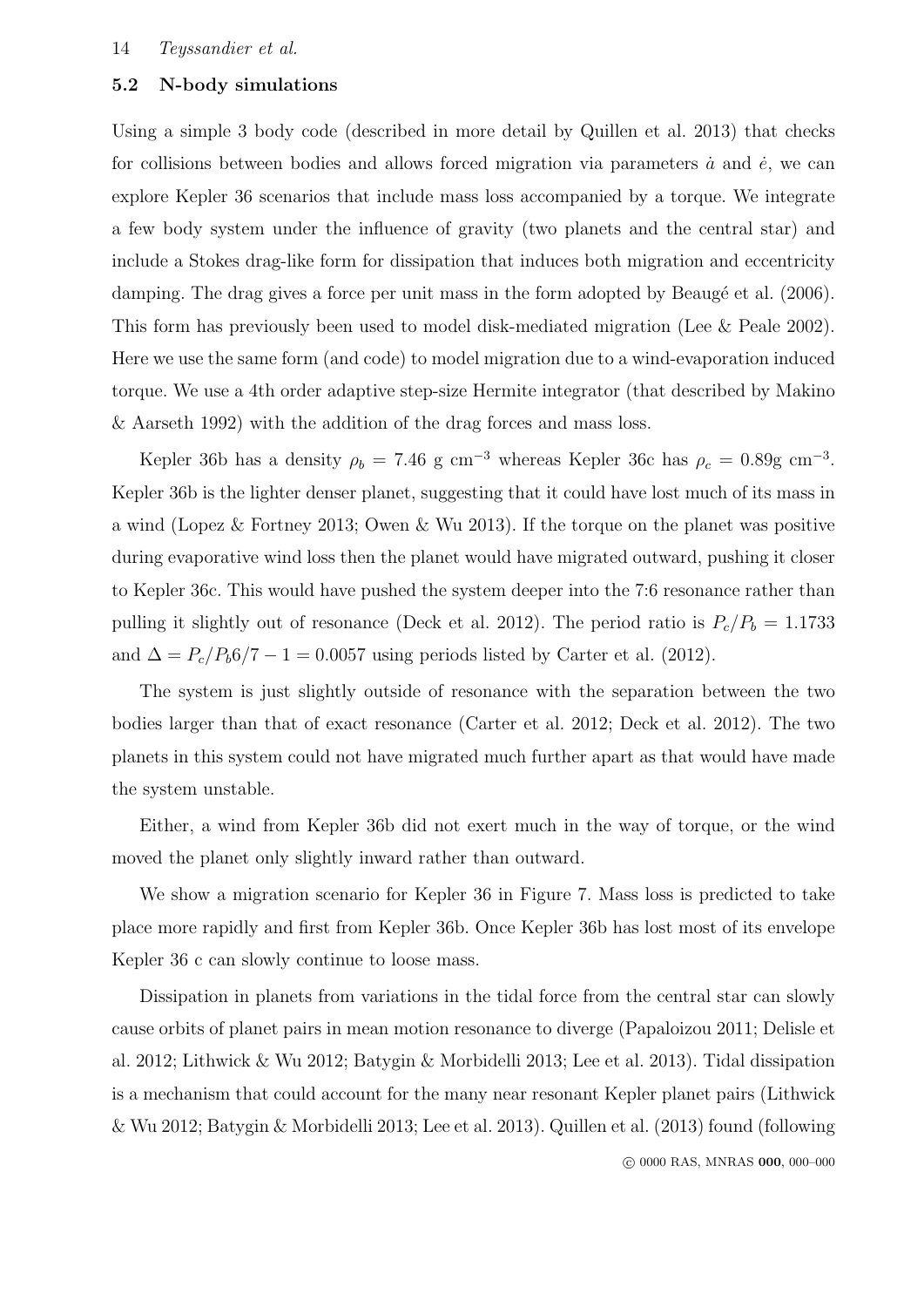Lee et al. 2013) that it was difficult to account for the distance of the Kepler 36 system from the 7:6 resonance (assuming it was originally left there) using tidal forces alone (though the effect of larger planet radii and masses at earlier times and prior to evaporation was not taken into account).

Some models of tidal evolution predict low eccentricity after escape from resonance (Lithwick & Wu 2012) (with the exception of the scenario by Delisle et al. 2012). However the Kepler 36 system is near some second order resonances and, if there was divergent evolution, a resonance crossing could perhaps have lifted the eccentricity of the two planets to near their current values  $\sim 0.02$  (Carter et al. 2012).

Kepler 36 is a radius right around where it is X-ray dominated and so the wind itself could have lifted the eccentricity slightly, perhaps, though maybe this presents a problem for pulling it out of resonance.

While second order resonance crossing (due to drift caused by an evaporative wind) presents a possible explanation for Kepler 36's eccentricity, lower index resonances such as the 3:2 are more distant from second order resonances. Only if the wind increases the eccentricity could non-zero eccentricities in lower index resonances be related to orbital variations associated with an evaporative wind.

#### 6 SPIN EVOLUTION

In this section we give an estimate of the how the evaporative wind could affect the spin evolution of the planet. The torque on the planet itself we estimate as

$$
\tau_s \sim \dot{M}(v_{zonal} - R_p \Omega_p) R_p \tag{22}
$$

where  $v_{zonal}$  is the atmosphere circulation velocity and we assume that the wind is launched at a radius that is not significantly different than  $R_p$ . Here  $\Omega_p$  is the spin of the planet. Assuming that  $v_{zonal} > R_p \Omega_p$  and after time  $\Delta t$  a change in planet spin of

$$
\Delta\Omega_p \sim \frac{\dot{M}\Delta t}{M_p} \frac{v_{zonal}}{R_p} \frac{1}{\alpha_p} \tag{23}
$$

where the planet's moment of inertia is  $I_p = \alpha_p M_p R_p^2$ .

# 7 SUMMARY AND DISCUSSION

Evaporative winds driven from close-in planet by EUV and X-ray radiation from a star are unlikely to be isotropic. If the upper atmosphere of a wind undergoing heavy mass loss is c 0000 RAS, MNRAS 000, 000–000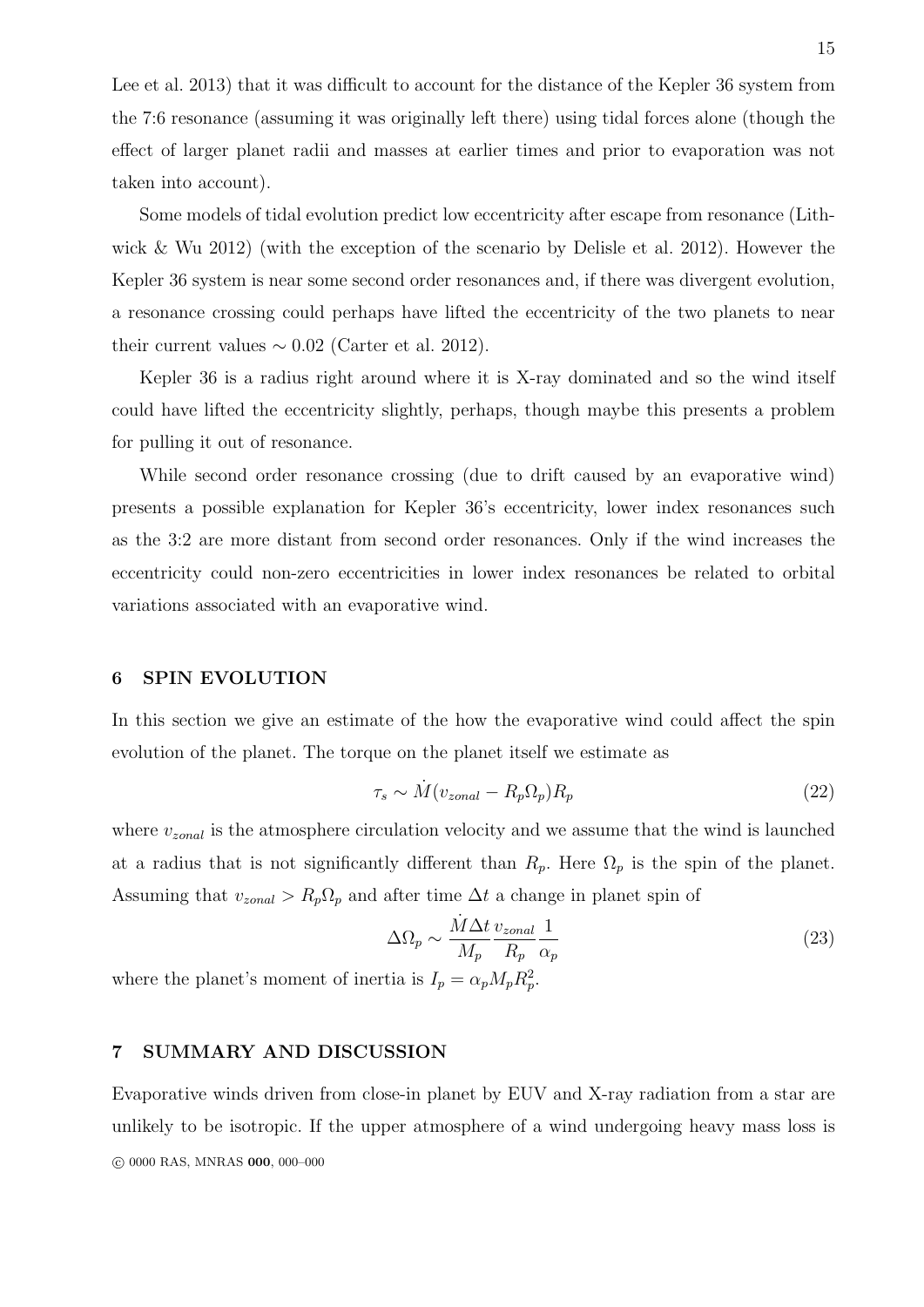

Figure 7. Mass loss from Kepler 36.

circulating with respect to a tidally locked planet, then we estimate that there would be a lag on the dawn side between the time the upper atmosphere is illuminated by starlight and when a newly launched wind becomes transonic. This results in a momentum flux on the planet. A planet that loses a significant fraction of its mass could drift by a small amount in semi-major axis (at most 10% of its semi-major axis). By estimating wind launch timescales we find that only in a narrow regime of planet radius, mass and  $UV + X$ -ray flux can the lag angle be significant or important. Consequently only in rare cases could a planet's orbit (or eccentricity) be effected by the wind's torque.

Our 1D, time-dependent, hydrodynamical simulations have shown that for a close-in, Neptune-like planet, the anisotropic torque exerted by the wind does not strongly affect the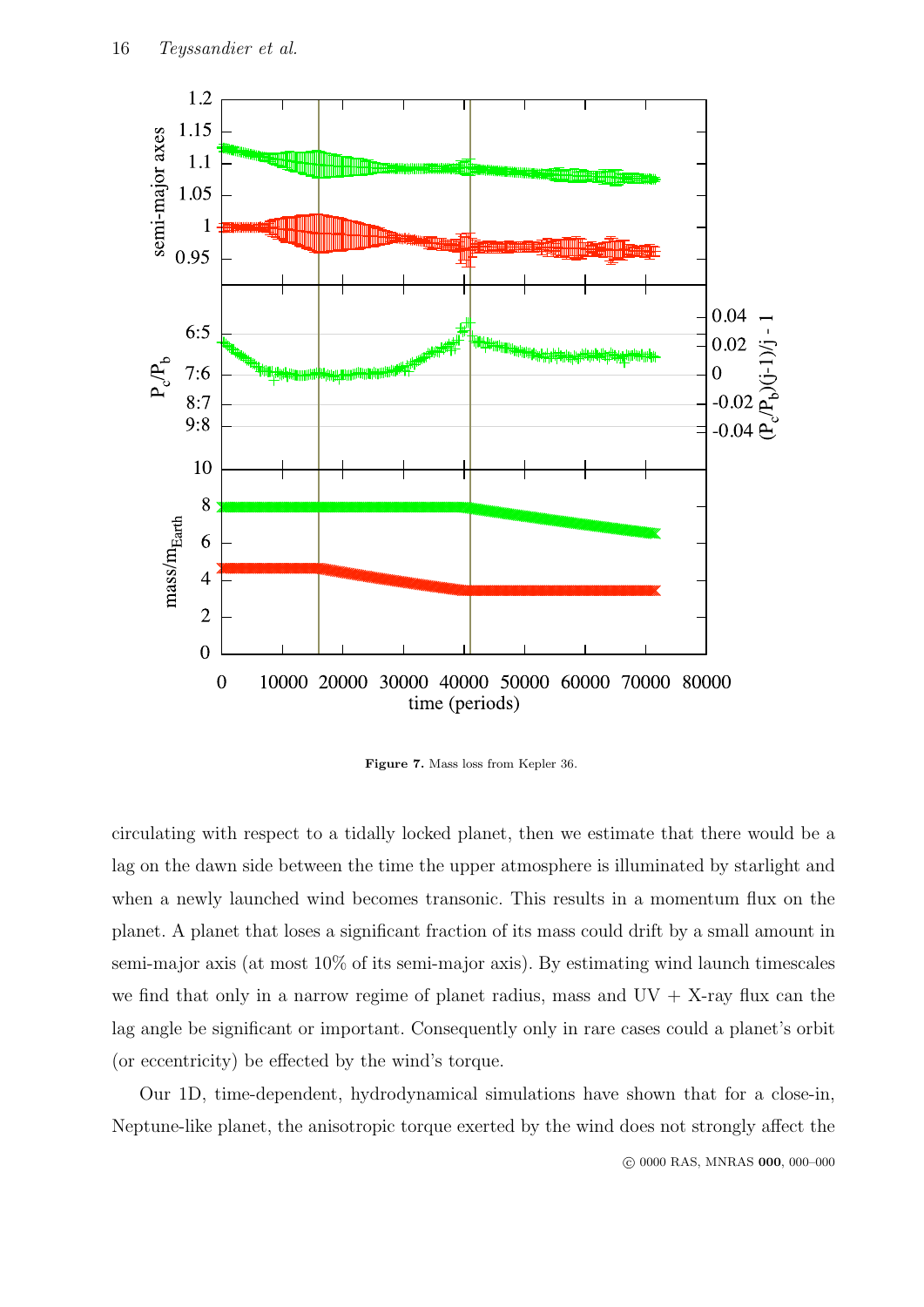

Figure 8. Mass loss from a pair of planets in 3:2.

semi-major axis of the planet. The effect is slightly more significant in the case of Kepler 36b. The small distance in semi-major axis that the wind could cause might be significant in near-resonant systems. Small amounts of drifting coupled with mass loss could possibly account for Kepler 36 b,c's distance from the 7:6 resonance and current eccentricity.

——–

This work was initiated during the International Summer-Institute for Modeling in Astrophysics (ISIMA) in 2014, hosted at CITA at the University of Toronto. This work was in part supported by NASA grant NNX13AI27G. We also thank Kristen Menou, Linda Strubbe, Pascale Garaud, Jeremy Leconte, Yanqin Wu, Subu Mohanty and Man-Hoi Lee for helpful discussions and correspondence.

c 0000 RAS, MNRAS 000, 000–000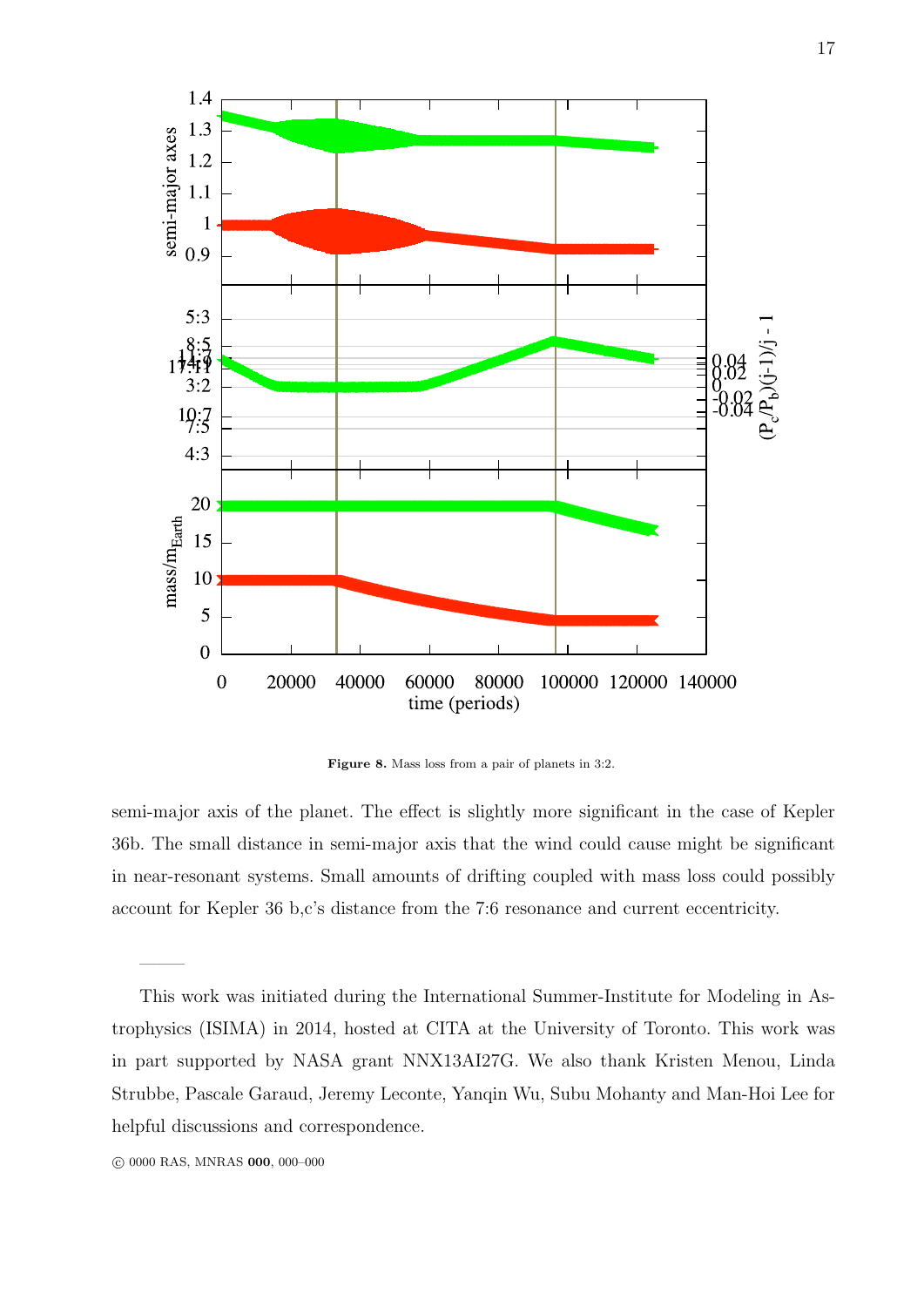# REFERENCES

Batalha, N. M., Borucki, W. J., Bryson, S. T., et al. 2011, ApJ, 729, 27

- Batalha, N. M. et al. 2013, ApJS, 204, 24
- Batygin, K., & Morbidelli, A. 2013, AJ, 145, 1 Dissipative Divergence of Resonant Orbits
- Beauge, C., Michtchenko , T. A., & Ferraz-Mello, S. 2006, MNRAS, 365, 1160
- Bodenheimer, P., Lin, D. N. C., & Mardling, R. A. 2001, ApJ, 548, 466 On the tidal inflation of short-period extrasolar planets
- Bottke, W.F., Vokrouhlický, D., Rubincam, D.P. and Nesvorný, D. 2006, The Yarkovsky and YORP effects: Implications for asteroid dynamics, Ann. Rev. Earth Planet. Sci. 34, 157191.
- Boué, G., Figueira, P., Correia, A. C. M., & Santos, N. C. 2012, A&A, 537, L3 Orbital migration induced by anisotropic evaporation. Can hot Jupiters form hot Neptunes?
- Burns, J. A. 1976, American Journal of Physics 44, 944 (1976); doi: 10.1119/1.10237 Elementary derivation of the perturbation equations of celestial mechanics
- Carter, J. A., Agol, E., Chaplin, W. J., Basu, S., Bedding, T. R., Buchhave, L. A., et al. 2012, Science, 337, 556 Kepler-36: A Pair of Planets with Neighboring Orbits and Dissimilar Densities
- Ciardi, D. R., Fabrycky, D. C., Ford, E. B., Gautier III, T. N., Howell, S. B., Lissauer, J. J., Ragozzine, D., Rowe, J. F. 2013, ApJ, 763, 41 On the Relative size of planets within Kepler Multiple-Candidate systems
- Cranmer, S. R. 2004, American Journal of Physics, Volume 72, Issue 11, pp. 1397-1403. New views of the solar wind with the Lambert W function
- Cowan, N. B., Agol, E. 2011, ApJ, 726, 82 A Model for Thermal Phase Variations of Circular and Eccentric Exoplanets
- Cowan, N. B., & Agol, E. 2011, ApJ, 729, 54 The Statistics of Albedo and Heat Recirculation on Hot Exoplanets
- Cunha, D., Correia, A. C. M., & Laskar, J. 2014, arXiv1406.4544 Spin evolution of Earthsized exoplanets, including atmospheric tides and core-mantle friction
- Deck, K. M., Holman, M. J., Agol, E., Carter, J. A., Lissauer, J. J., Ragozzine, D., & Winn, J. N. 2012, ApJ, 755, L21 Rapid Dynamical Chaos in an Exoplanetary System
- Delisle, J.-B., Laskar, J., Correia, A. C. M., Boué, G. 2012, A&A, 546, 71 Dissipation in planar resonant planetary systems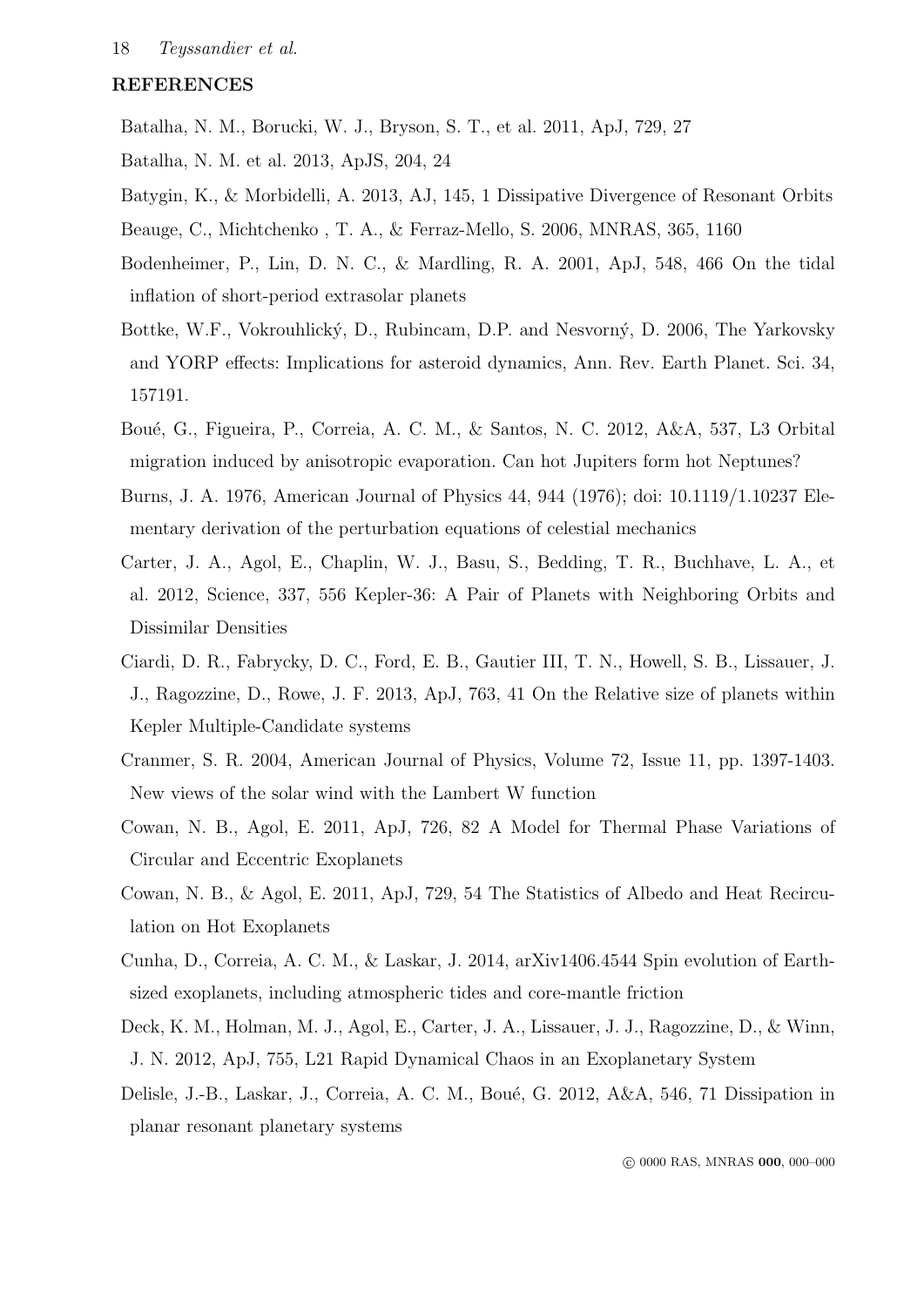- Delisle, J.-B., Laskar, J., & Correia, A. C. M. 2014, A&A, 566, 137 Resonance breaking due to dissipation in planar planetary systems
- Delisle, J.-B., & Laskar, J. 2014, A&A, in press http://arxiv.org/abs/1406.0694 Tidal dissipation and the formation of Kepler near-resonant planets
- Erkaev N. V., Kulikov, Y. N., Lammer, H., Selsis, F., Langmayr, D., Jaritz, G. F., & Biernat, H. K. 2007, A&A, 472, 329 Roche lobe effects on the atmospheric loss from "Hot Jupiters"
- Fabrycky, D. et al. 2014, accepted for publication in ApJS, arXiv1202.6328 Architecture of Kepler's Multi-transiting Systems: II. New investigations with twice as many candidates
- Ford, E. B. & Rasio, F. A. 2008, ApJ, 686, 621 Origins of Eccentric Extrasolar Planets: Testing the Planet-Planet Scattering Model
- Guti/'errez, P.J., Ortiz, J. L., Rodrigo, R., Lopez-Moreno, J.J., Jorda, L., 2002. Evolution of the rotational state of irregular cometary nuclei. Earth Moon Planets 90, 239-247.
- Hadden, S. & Lithwick, Y. 2014, ApJ, 787, 80 Densities and Eccentricities of 139 Kepler Planets from Transit Time Variations
- Heng, K., Menou, K., Phillips, P. J. 2011 MNRAS, 413, 2380-2402 Atmospheric circulation of tidally locked exoplanets: a suite of benchmark tests for dynamical solvers
- Howe, A. R., Burrows, A., & Verne, W. 2014, ApJ, 787, 173 Mass-radius Relations and Core-envelope Decompositions of Super-Earths and Sub-Neptunes
- Hut, P. 1981,A&A, 99, 126 Tidal evolution in close binary systems
- Iorio L., 2012, New Astron., 17, 356
- Jontof-Hutter, D., Lissauer, J. J., Rowe, J. F., & Fabrycky, D. C. 2014, ApJ, 785, 15 Kepler-79's Low Density Planets
- Koskinen, T. T., Cho, J. Y.-J., Achilleos, N. Aylward, A. D. 2010, ApJ, 722, 178
- Lecavelier des Etangs, A., Ehrenreich, D., Vidal-Madjar, A., Ballester, G. E., Désert, J.-M., Ferlet, R., H´ebrard, G., Sing, D. K., Tchakoumegni, K.-O., & Udry, S. 2010, A&A, 514, 72
- Lee, M. H., & Peale, S. J. 2002, ApJ, 567, 596Dynamics and Origin of the 2:1 Orbital Resonances of the GJ 876 Planets
- Lee, M. H., Fabrycky, D., & Lin, D. N. C. 2013, ApJ, 774, 52 Are the Kepler Near-resonance Planet Pairs due to Tidal Dissipation?
- Lithwick, Y., & Wu, Y. 2012, ApJ, 756, L11 Resonant Repulsion of Kepler Planet Pairs

Lopez, E., & Fortney, J. 2013, ApJ, 776, 2 The Role of Core Mass in Controlling Evapora-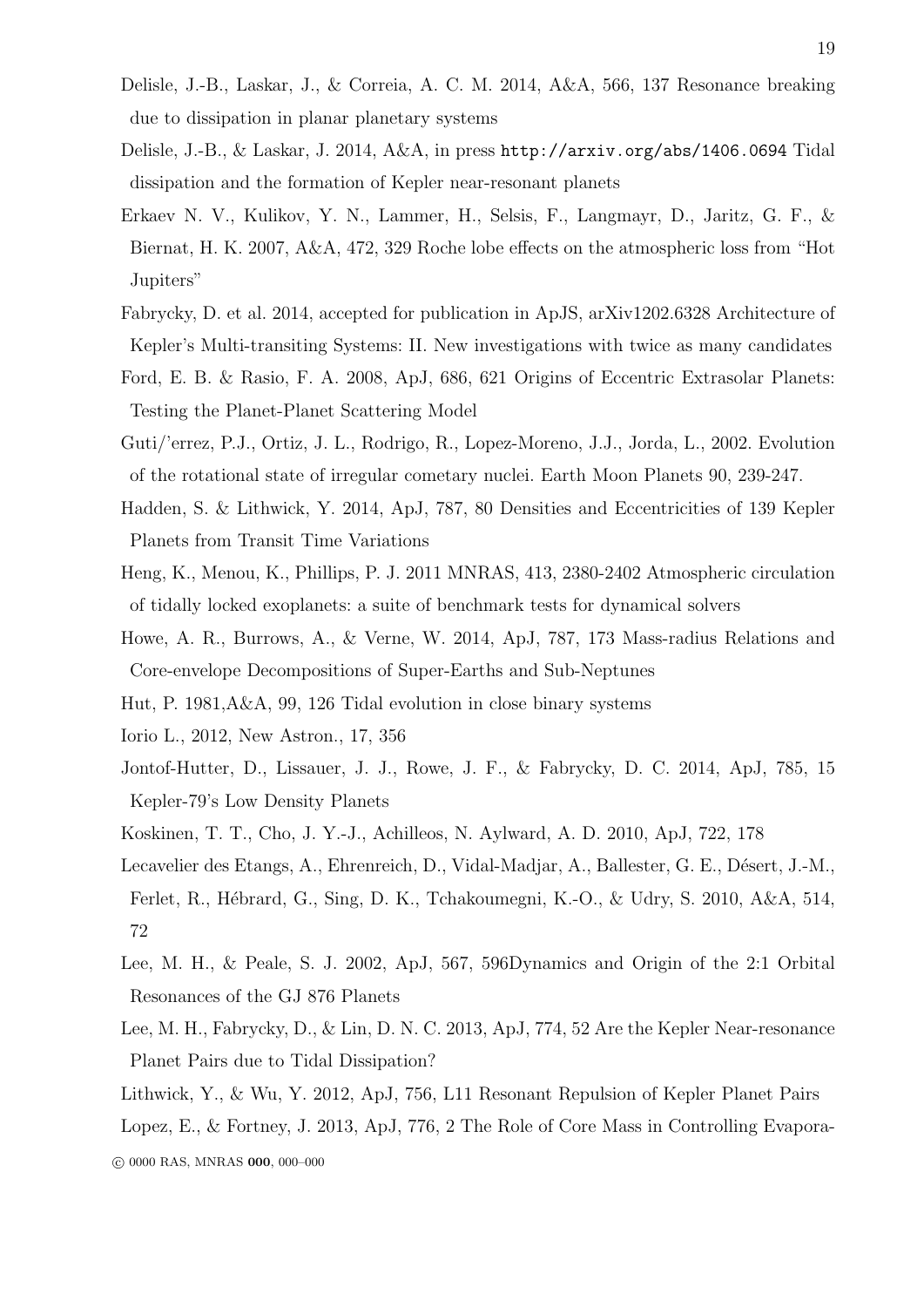#### 20 Teyssandier et al.

tion: the Kepler Radius Distribution and the Kepler-36 Density Dichotomy

- Lubow, S. H., Tout, C. A., & Livio, M. 1997, ApJ, 484, 866 Resonant Tides in Close Orbiting Planets
- Makino, J., & Aarseth, S. J. 1992, PASJ, 44, 141
- Matsumura, S., Tadeka, G. & Rasio, F. A. 2008, ApJL, 686, L29 On the Origins of Eccentric Close-In Planets
- Matsumura, S., Peale, S. J. & Rasio, F. A. 2013, ApJ, 725, 1995Tidal Evolution of Close-in Planets
- Menou, K. 2012, ApJ, 744, L16 Atmospheric Circulation and Composition of GJ1214b
- Neishtadt, A. I., Scheeres, D. J., Sidorenko, V. V., Stooke, P. J., Vasiliev, A. A. 2003, The Influence of Reactive Torques on Comet Nucleus Rotation, Celestial Mechanics and Dynamical Astronomy, 86, 249-275.
- Nesvorn´y, D., Kipping, D. M., Buchhave, L. A., Bakos, . A., Hartman, J., & Schmitt, A. R. 2012, Science, 336, 1133 The Detection and Characterization of a Nontransiting Planet by Transit Timing Variations
- Owen, J. E. & Adams, F. 2014, arxiv:1408.3636, accepted for publication in MNRAS Magnetically controlled mass loss from extra solar planets in close orbits
- Owen, J. E. & Wu, Y. 2013, ApJ, 775, 105 Kepler planets: a tale of evaporation
- Owen, J. E. & Jackson, A. P. 2012, MNRAS, 425, 2931 Planetary evaporation by UV & X-ray radiation: basic hydrodynamics
- Parker, E. N. 1958, ApJ, 128, 664
- Papaloizou, J. C. B. 2011, Celest. Mech. Dyn. Astron., 111, 83
- Parker, E. N. 1965, Space Sci. Rev., 4, 666
- Quillen, A. C. Bodman, E. Moore, A. 2013, MNRAS, 435, 2256 Origin Scenarios for the Kepler 36 Planetary System
- Rauscher, E., & Kempton, E. M. R. 2014, arXiv1402.4833 The Atmospheric Circulation and Observable Properties of Non-Synchronously Rotating Hot Jupiters
- Rodriguez, A., Callegari, N., Michtchenko, T. A., & Hussmann, H. 2012, MNRAS, 427, 2239 Spin-orbit coupling for tidally evolving super-Earths
- Showman, A. P. & Polvani, L. M. 2011, ApJ, 738, 71 Equatorial Superrotation on Tidally Locked Exoplanets
- Shu, F. H. 1992, Gas Dynamics (Mill Valley: Univ. Science Books)
- Spitzer, L. 1978, Physics Processes in the Interstellar Medium (New York: Wiley)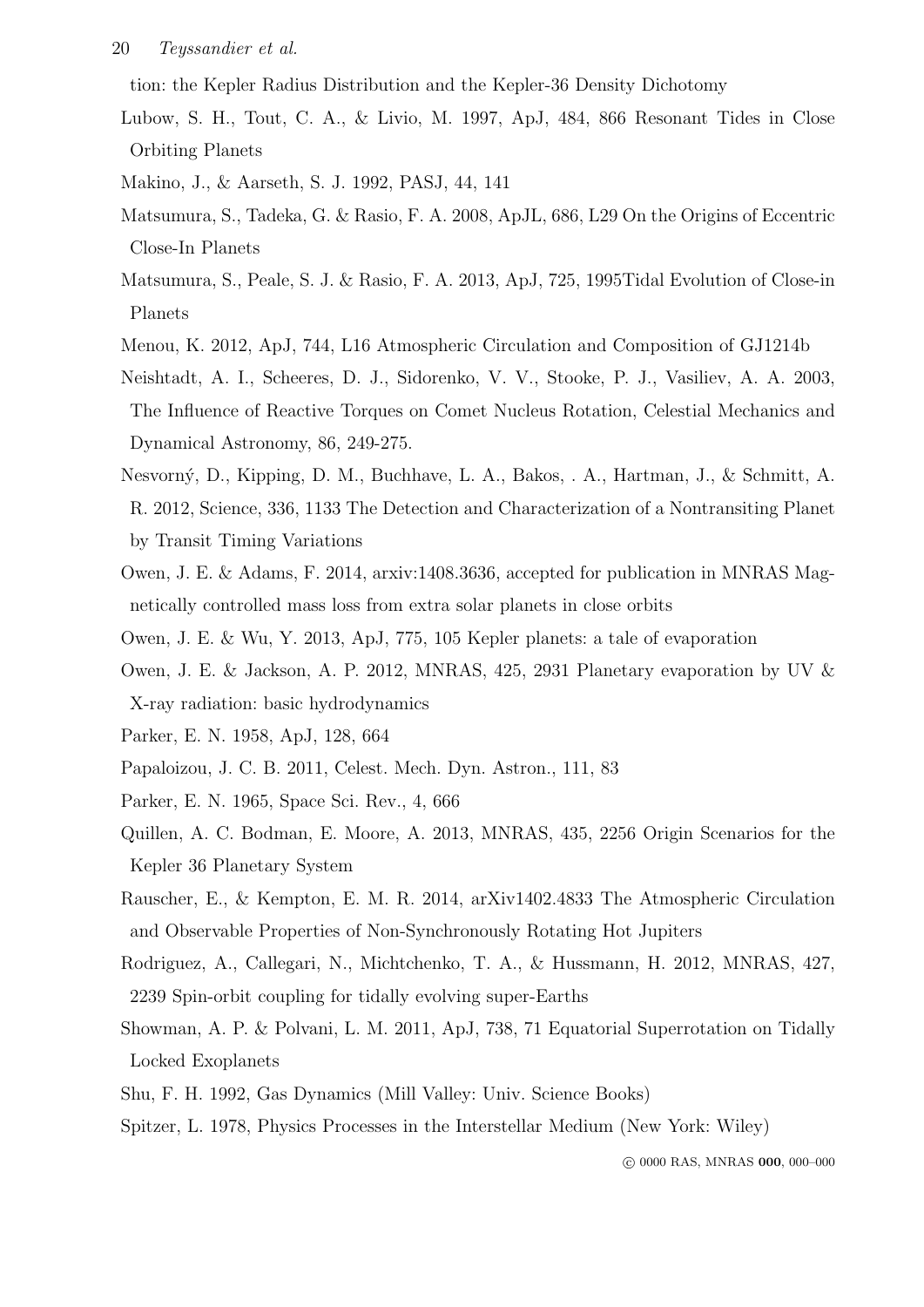Stone, J. M. & Norman, M. L., 1992, ApJS, 80, 753

Veras, D., Hadjidemetriou, J. D., & Tout, C. A. 2013, MNRAS, 435, 2416 An exoplanet's response to anisotropic stellar mass loss during birth and death

Vidal-Madjar, A., Lecavelier des Etangs, A., Désert, J.-M., Ballester, G. E., Ferlet, R., Hébrard, G., & Mayor, M., 2003, Nature, 422,143

Wu, Y., & Lithwick, Y. 2013, ApJ, 772, 74 Density and Eccentricity of Kepler Planets

# APPENDIX A: ECCENTRICITY AND INCLINATION EVOLUTION

In this section we compute the rate of change of eccentricity and inclination caused by a wind's momentum loss rate. Following Burns et al. (1976), we average the force per unit mass exerted by the wind on the planet over the planet's orbit.

A wind that carries momentum at a rate  $\dot{\mathbf{P}}$  exerts a force per unit mass  $\mathbf{F}_w = \dot{\mathbf{P}}/M_p$  on the planet. Following Burns et al. (1976) we decompose the force per unit mass from the wind into components

$$
\mathbf{F}_w = T\hat{\boldsymbol{\theta}} + R\hat{\mathbf{r}} + N\hat{\mathbf{z}} \tag{A1}
$$

in spherical coordinates defined by the planet's position  $r\hat{\mathbf{r}}$  and with  $\hat{\mathbf{z}}$  aligned with the orbital angular momentum vector. Here  $T, R, N$  have units of acceleration. The work per unit mass (change in orbital energy per unit mass) is

$$
\dot{E}_o = \mathbf{v} \cdot \mathbf{F}_w = \dot{r}R + r\dot{\theta}T. \tag{A2}
$$

The change in orbital energy directly gives an estimate for the drift rate in semi-major axis

$$
\dot{a}_p = \frac{2a_p^2}{GM_*} (\dot{r}R + r\dot{\theta}T). \tag{A3}
$$

At low eccentricity, the timescale for drift in semi-major axisis

$$
\tau_a \equiv \frac{a}{\dot{a}_p} \approx n^{-1} \frac{GM_*}{2Ta^2} \tag{A4}
$$

where *n* is the planet's mean motion. Because  $\dot{a}_p$  is non-zero at zero eccentricity, we ignore the sensitivity of the migration rate to eccentricity.

#### A1 Eccentricity evolution

For the eccentricity evolution

$$
n^{-1}\frac{d}{dt}\frac{e^2}{2} = \frac{2HE_o}{n}\dot{H} + \frac{H^2}{n}\dot{E}_o
$$
  
= 
$$
\frac{2HE_oT}{n} + \frac{H^2}{n}(\dot{r}R + r\dot{\theta}T)
$$
 (A5)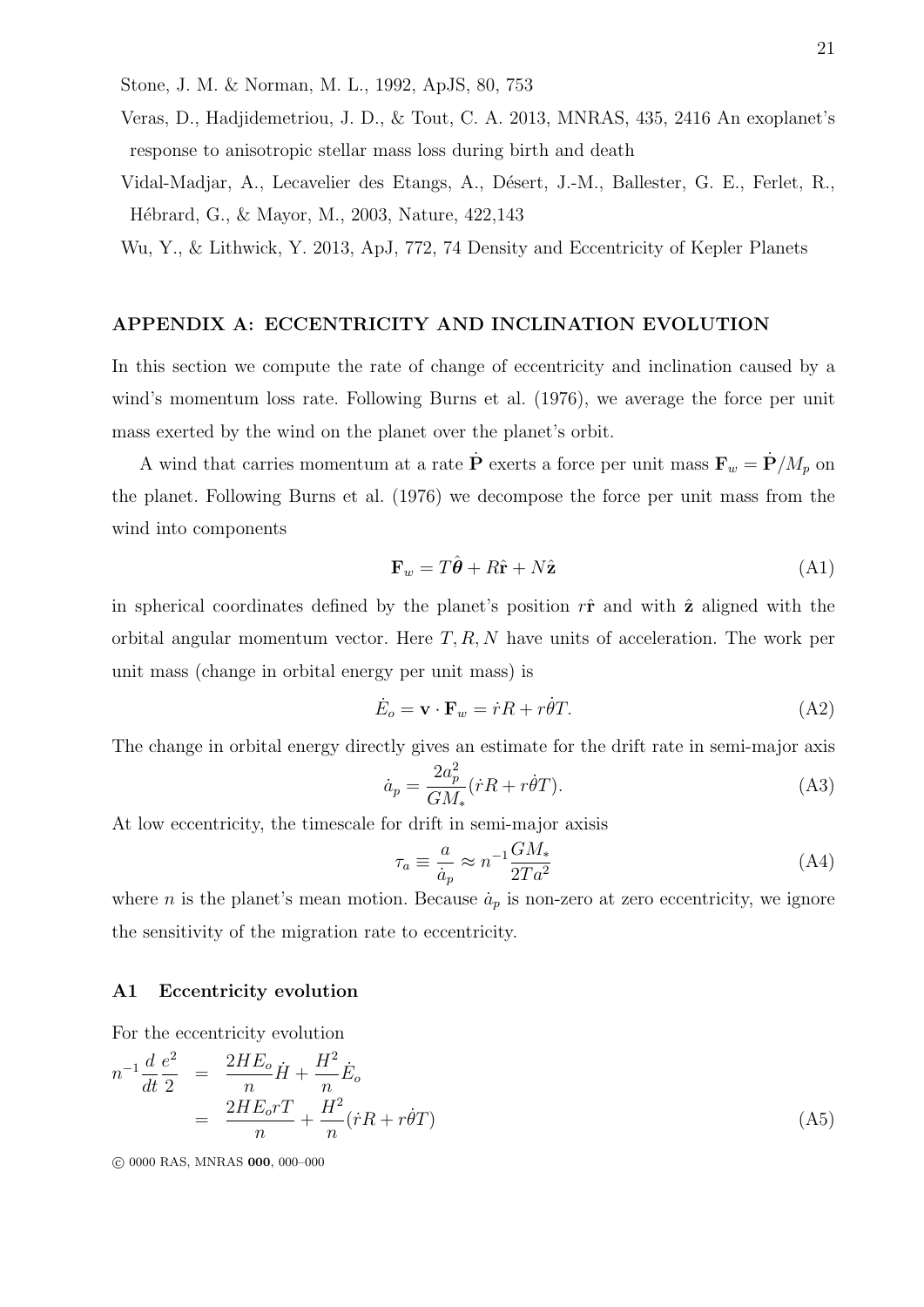where the angular momentum per unit mass reads

$$
\mathbf{H} = n a_p^2 y \hat{\mathbf{z}}.\tag{A6}
$$

Here e is the planet's eccentricity and  $y \equiv$ √  $1-e^2$ . Whereas  $\dot{a}_p$  contains a non-zero eccentricity independent term, eccentricity damping or growth only takes place if there is eccentricity and both terms in equation A5 are needed to calculate this rate. The torque  $\dot{\mathbf{H}} = \mathbf{r} \times \mathbf{F}$ , and the magnitude  $\dot{H} = rT$  in terms of the tangential force component. The radius from the star is

$$
r = a_p(1 - e \cos E) \tag{A7}
$$

with  $E$  the eccentric anomaly. The mean anomaly  $M$  and the eccentric anomaly are related by Kepler's equation

$$
M = E - e \sin E. \tag{A8}
$$

The mean motion

$$
n = \dot{E}(1 - e \cos E). \tag{A9}
$$

Inserting these two equations into our expression for radius, we get

$$
\dot{r} = a_p e \sin E \dot{E} = \frac{a_p e \sin E n}{1 - e \cos E}.
$$
\n(A10)

Using  $H = r^2 \dot{\theta}$  we find

$$
r\dot{\theta} = \frac{na_p^2 y}{r} = \frac{na_p y}{1 - e \cos E}
$$
 (A11)

Putting expressions that depend on the eccentric anomaly into equation (A5), we find for the eccentricity evolution

$$
n^{-1}\frac{d}{dt}\frac{e^2}{2} = \frac{a_p^2}{GM_*} \left[ -T(1 - e\cos E)y + \frac{Ty^3}{1 - e\cos E} + \frac{Re\sin Ey^2}{1 - e\cos E} \right]
$$
\n(A12)

This is equivalent to equation (28) by Burns et al. (1976) but this is written in terms of the eccentric anomaly so it can more easily be integrated.

Let us assume that  $R$  and  $T$  both depend on radius in the same way so that

$$
T \equiv R \sin \theta_w \tag{A13}
$$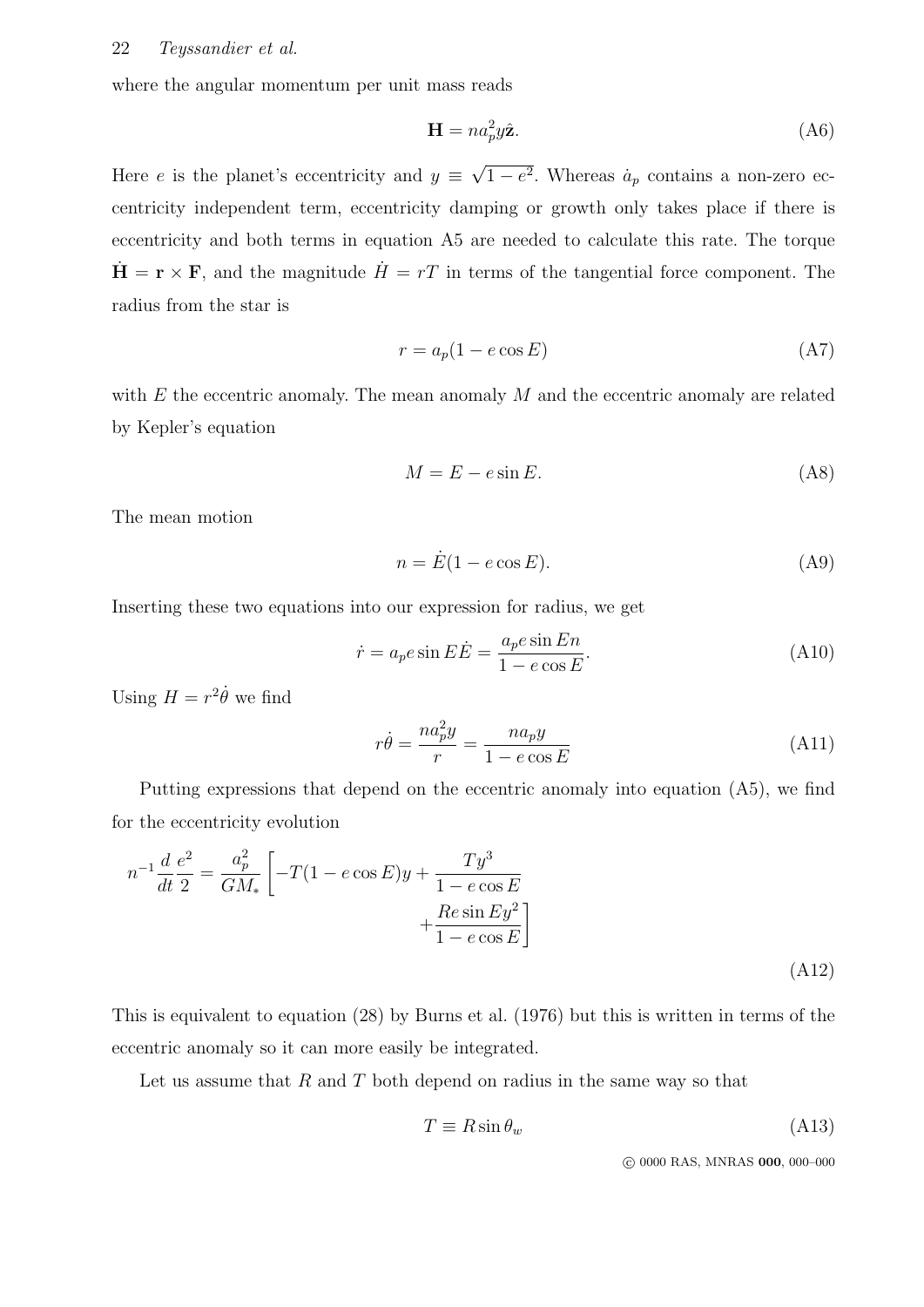with  $\theta_w$  the angle of the integrated outflow momentum. This means that  $T < R$ .

$$
n^{-1} \frac{d}{dt} \frac{e^2}{2} = \frac{Ra_p^2}{GM_*} \left[ \sin \theta_w y \left( -(1 - e \cos E) + \frac{y^2}{1 - e \cos E} \right) + \frac{e \sin E y^2}{1 - e \cos E} \right]
$$
(A14)

Differentiating Kepler's equation

$$
dM = ndt = dE(1 - e \cos E) \tag{A15}
$$

and we average equation (A14) over a rotation period

$$
\langle n^{-1} \frac{d}{dt} \frac{e^2}{2} \rangle = \frac{1}{2\pi} \frac{a_p^2}{GM_*} \int_0^{2\pi} dE \ R(E)
$$
  
\n
$$
[\sin \theta_w y (2e \cos E - e^2 \cos^2 E - e^2) + e \sin E y^2]
$$
 (A16)

There is no eccentricity damping unless there is some eccentricity. Hereafter we drop the brackets and discuss the orbit averaged eccentricity evolution.

Assume that with a low order eccentricity expansion we can write

$$
R(E) \sim \bar{R}(1 + r_c \cos E + r_s \sin E) \tag{A17}
$$

where  $r_c$  and  $r_s$  are unit-less but could depend on eccentricity. If the momentum flux  $R(E) \propto$  $r^{-\beta}$  then to first order  $R(E) \propto (1 - \beta e \cos E)$  and  $r_s = 0$ . If there is a seasonal lag, then we might get nonzero  $r_s$  term. Integrating equation (A16) we find

$$
n^{-1}\frac{d}{dt}\frac{e^2}{2} \sim \frac{\bar{R}a_p^2}{GM_*}e\left(\sin\theta_w\left(-\frac{3}{2}e+r_c\right)+\frac{r_s}{2}\right)
$$
(A18)

and we have dropped terms higher than second order in eccentricity because equation (A17) is a low order approximation.

If the wind momentum flux depends inversely on radius then  $r_c \sim e$  and

$$
n^{-1}\frac{d}{dt}\frac{e^2}{2} \sim -\frac{\bar{R}a_p^2}{GM_*}\frac{e^2}{2}\sin\theta_w
$$
 (A19)

and we expect eccentricity damping. If the wind momentum flux depends inversely on the square of radius then  $r_c \sim 2e$  and

$$
n^{-1}\frac{d}{dt}\frac{e^2}{2} \sim \frac{\bar{R}a_p^2}{GM_*}\frac{e^2}{2}\sin\theta_w
$$
 (A20)

and we expect an increase in eccentricity. Owen & Jackson (2012) predict that X-ray driven winds have mass loss rate proportional to  $r^{-2}$  and EUV driven winds have mass loss rates proportional to  $r^{-1}$ . This suggests that for planets within 0.1 AU of a star, the wind could cause the orbital eccentricity to increase whereas external to this the eccentricity would be damped.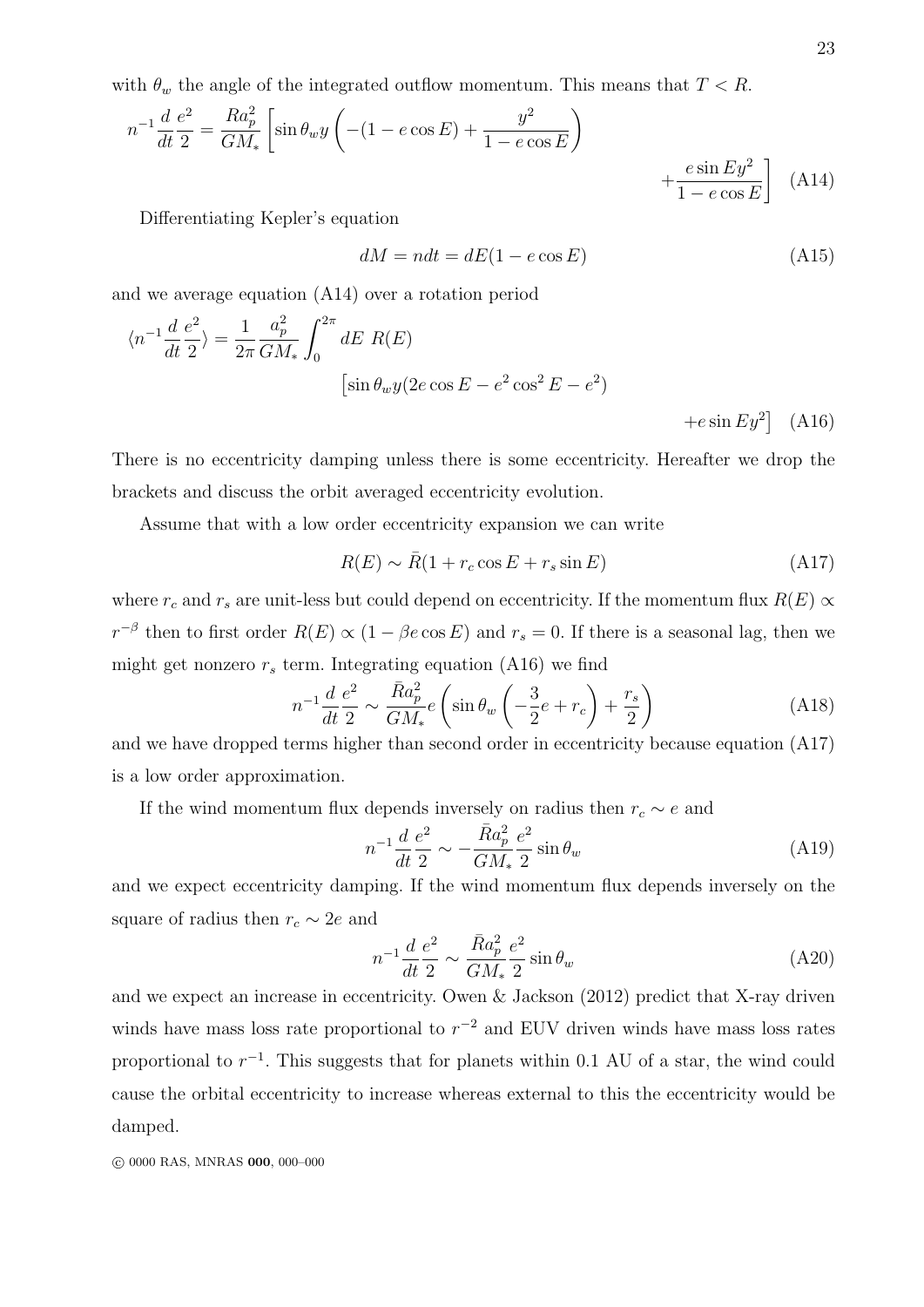#### 24 Teyssandier et al.

And in both cases the timescale for eccentricity variation is similar to

$$
\tau_e = \frac{e^2}{de^2/dt} \sim \frac{1}{n\sin\theta_w} \frac{GM_*}{\bar{R}a^2}
$$
\n(A21)

Our expression for the eccentricity damping (or increase) timescale and eccentricity evolution rate depend on  $\bar{R}a_p^2/(GM_*) = \bar{R}$  and  $\bar{R}$  is in units of acceleration as it is is force per unit mass. This implies that

$$
\bar{R} \sim \frac{\dot{M}v_w}{M_p} \tag{A22}
$$

or

$$
\frac{\bar{R}a_p^2}{GM_*} = \frac{v_w}{v_c} \frac{\dot{M}}{M_p n} \tag{A23}
$$

which depends on the ratio of the wind outflow velocity and orbital speed and the mass loss rate related to the fraction of mass lost per orbital period. The torque we previously estimated  $\tau_w = M_p T$  giving

$$
\sin \theta_w = \frac{\tau_w}{\dot{M}v_w} \tag{A24}
$$

Putting these together , we find:

$$
\tau_e = \frac{e^2}{de^2/dt} = \frac{1}{\sin \theta_w} \frac{v_c}{v_w} \frac{M_p}{\dot{M}}
$$
(A25)

and  $\tau_e \sim \tau_a$ . We find that the ratio commonly used to describe migration rates,  $K \equiv \tau_a/\tau_e$ (Lee & Peale 2002), is of order unity for evaporative winds.

# A2 Inclination evolution

The rate of inclination change depends only on the vertical force component  $N$ , (Burns et al. 1976, their equation 32)

$$
\frac{di}{dt} = \frac{rN}{na^2y}\cos(\omega + f) \tag{A26}
$$

where  $\omega$  is the argument of pericenter and f is the true anomaly. Using relations between mean anomaly and true anomaly

$$
r \cos f = a(\cos E - e) \tag{A27}
$$

$$
r\sin f = ay\sin E \tag{A28}
$$

we find

$$
n^{-1}\frac{di}{dt} = \frac{Na^2}{GM_*} \left[ y^{-1} \cos \omega (\cos E - e) - \sin \omega \sin E \right]
$$
 (A29)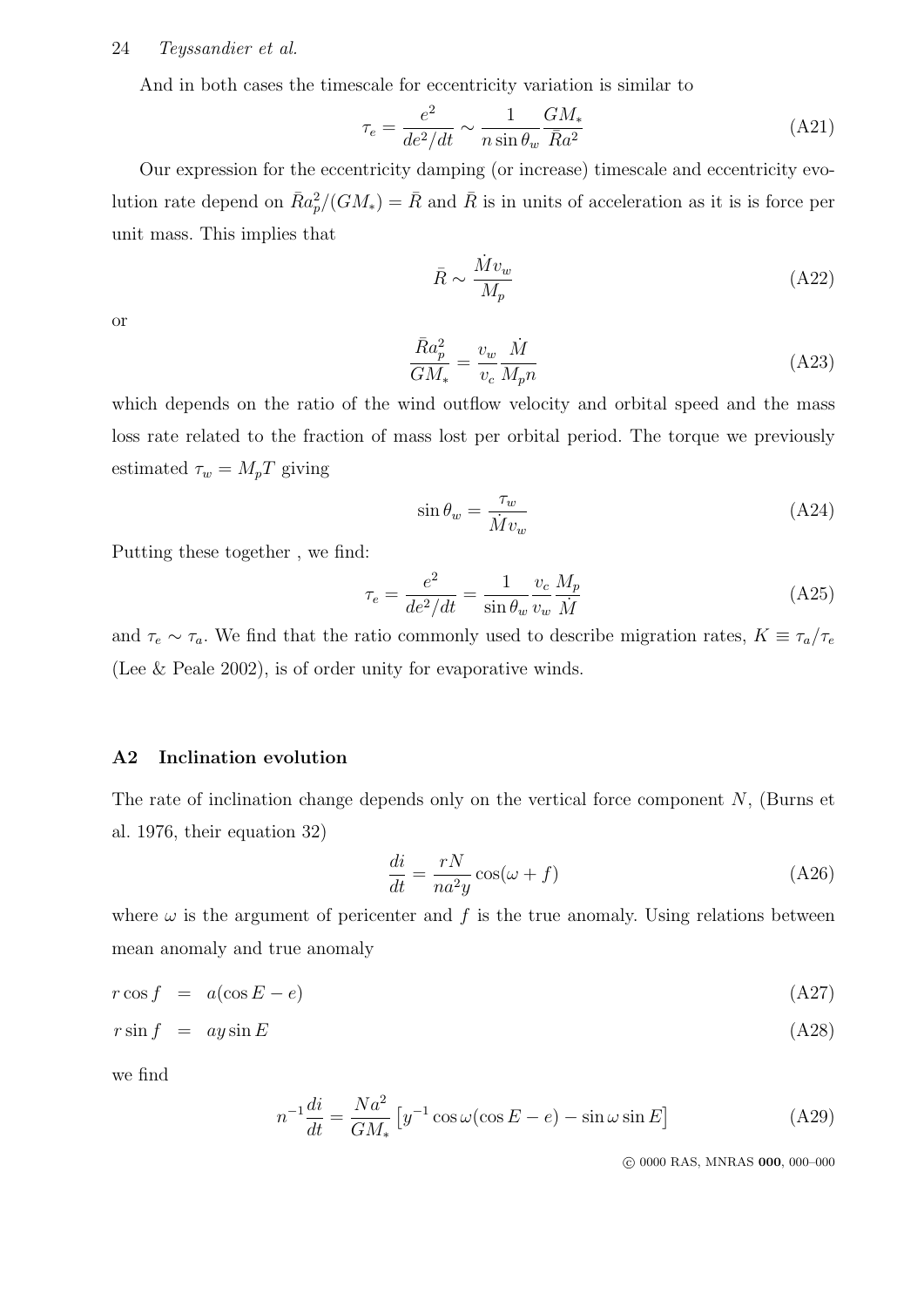Using Kepler's equation and averaging over the orbit

$$
n^{-1}\langle \frac{di}{dt} \rangle = \frac{1}{2\pi} \int dE \frac{N(E,\omega)a^2}{GM_*} (1 - e \cos E) \times \left[ y^{-1} \cos \omega (\cos E - e) - \sin \omega \sin E \right]
$$
 (A30)

Hereafter we discuss the orbit averaged rate of change in the inclination.

A planet at zero eccentricity in a 2:1 spin-orbit resonance but with a misaligned magnetic pole with tilt angle  $\omega_p$ , has a non-zero vertical component of force per unit mass N. Roughly

$$
N \sim \dot{M} c_{EUV} \sin 2\omega_p \cos f. \tag{A31}
$$

We use  $\sin 2\omega_p$  to take into account the illumination of the pole required to launch a wind along the polar axis. Ignoring the argument of pericenter as we assume a low eccentricity, by integrating equation A26 over the orbit we find

$$
\frac{di}{dt} \sim n \frac{\dot{M}c_{EUV} \sin 2\omega_p}{2M_p} \frac{a^2}{GM_*}.
$$
\n(A32)

And a total inclination change over the time for wind evaporation

$$
\Delta i \sim \frac{c_{EUV}}{v_c} \frac{\Delta M_p}{M_p} \sin 2\omega_p \tag{A33}
$$

but only if the magnetic pole remains misaligned with the spin axis. The total change in inclination is similar to that the fraction in semi-major axis (equation 10) except there is a factor of  $\sin 2\omega_p$  dependent on the obliquity of the magnetic pole.

For a tidally locked but eccentric planet with a misaligned magnetic axis we can assume that N depends on radius alone. To low order in eccentricity let us more generally assume that

$$
N = \bar{N}(1 + n_c \cos E + n_s \sin E)
$$
 (A34)

where  $n_c$  and  $n_s$  could depend on eccentricity. Integrating equation A30 we find

$$
n^{-1}\frac{di}{dt} = \frac{\bar{N}a^2}{GM_*} \times \qquad \qquad \left[y^{-1}\cos\omega\left(-\frac{3}{2}e + \frac{n_c}{2}(1+e^2)\right) - \sin\omega\frac{n_s}{2}\right] \tag{A35}
$$

If  $N \propto r^{-1}$  then  $n_c = e$  and  $n_s = 0$ . In this case

$$
n^{-1}\frac{di}{dt} \sim -e\frac{\bar{N}a^2}{GM_*}\cos\omega\tag{A36}
$$

If  $N \propto r^{-2}$  then  $n_c = 2e$ ,  $n_s = 0$  and

$$
n^{-1}\frac{di}{dt} \sim -\frac{e}{2}\frac{\bar{N}a^2}{GM_*}\cos\omega\tag{A37}
$$

For this setting we can again estimate the total inclination change with  $\bar{N} \sim \dot{M} c_{EUV} \sin 2\omega_p$ c 0000 RAS, MNRAS 000, 000–000